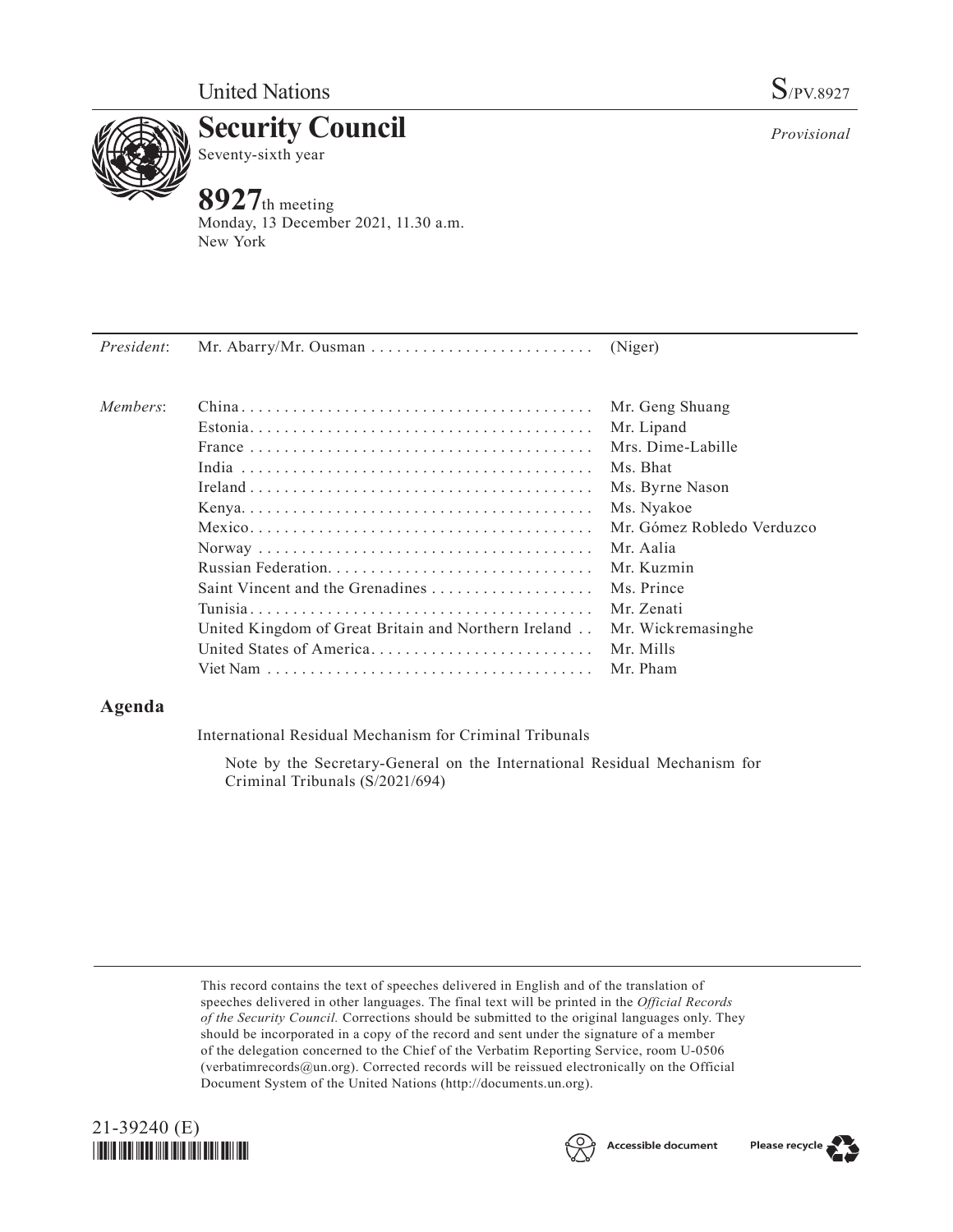*The meeting was called to order at 11.30 a.m.*

#### **Adoption of the agenda**

*The agenda was adopted.*

### **International Residual Mechanism for Criminal Tribunals**

## **Note by the Secretary-General on the International Residual Mechanism for Criminal Tribunals (S/2021/694)**

**The President** (*spoke in French*): In accordance with rule 37 of the Council's provisional rules of procedure, I invite the representatives of Bosnia and Herzegovina, Croatia, Rwanda and Serbia to participate in this meeting.

In accordance with rule 39 of the Council's provisional rules of procedure, I invite the following briefers to participate in this meeting: Judge Carmel Agius, President of the International Residual Mechanism for Criminal Tribunals; and Mr. Serge Brammertz, Prosecutor of the International Residual Mechanism for Criminal Tribunals.

The Security Council will now begin its consideration of the item on its agenda.

I wish to draw the attention of members to document S/2021/694, which contains a note by the Secretary-General on the International Residual Mechanism for Criminal Tribunals.

I now give the floor to Judge Agius.

**Judge Agius**: I wish a very good morning to all Council members. I am most honoured to appear before them to present the ninth progress report of the International Residual Mechanism for Criminal Tribunals (see S/2021/694). It is a particular privilege to be able to do so under the presidency of the Republic of the Niger, for reasons I will explain during my address.

In June 2020, following its third review of the progress of the work of the Mechanism, the Council adopted resolution 2529 (2020). Since that time, we at the Mechanism have kept the resolution present in our minds as we go about our daily work, irrespective of whether it is within Chambers, the Office of the Prosecutor or the Registry. The document serves as a tool by which we can gauge our performance, and we constantly strive to fulfil the requests of the Security Council contained therein. We also take heart from the support shown by the Council in the text through its various calls on States to cooperate with and render all necessary assistance to the Mechanism.

I am pleased that, during the reporting period and in the weeks since the submission of our report, resolution 2529 (2020) has largely been implemented. I can assure the Council that we will keep advancing this process as we prepare for the next two-yearly review by the Council in 2022. Already, we have been actively engaged — indeed, fully immersed — in the related evaluation of the Mechanism's methods and work by the Office of Internal Oversight Services (OIOS).

Allow me to draw the Council's attention to certain aspects of the resolution. I would be remiss not to start by mentioning paragraph 6, which echoes part of resolution 1966 (2010) in emphasizing, inter alia, that the Mechanism was established to be a "small, temporary and efficient structure". This language could be said to constitute the very touchstone for how the Council intended the Mechanism to operate as a residual institution, and paragraph 6 requests the Mechanism to be guided by these elements.

The strong progress set out in the report before the Council evinces our unyielding commitment to realizing the Security Council's vision of the Mechanism in that regard and to completing all functions as efficiently and effectively as possible, while at the same time bearing in mind the overriding principles of due process and fundamental rights that must determine the Mechanism's conduct as an independent court of law.

Most notably, during the reporting period, the Mechanism was able to deliver on time all three judgments that had been projected June of this year, namely, the appeal judgement in the *Mladić* case, as well as trial judgments in the *Prosecutor v. Jovica Stanišić and Franko Simatović* case and the *Prosecutor v. Anselme Nzabonimpa et al.* contempt case. This achievement is striking not only in the number of judgments, but also because of the remarkable efforts made by the Mechanism's Judges, staff and defence teams to conclude the proceedings on schedule, despite obstacles that could have derailed the cases were it not for their determination. At the same time, the Mechanism can be very proud that its performance compares favourably to the progress made by other international criminal courts and tribunals during the pandemic.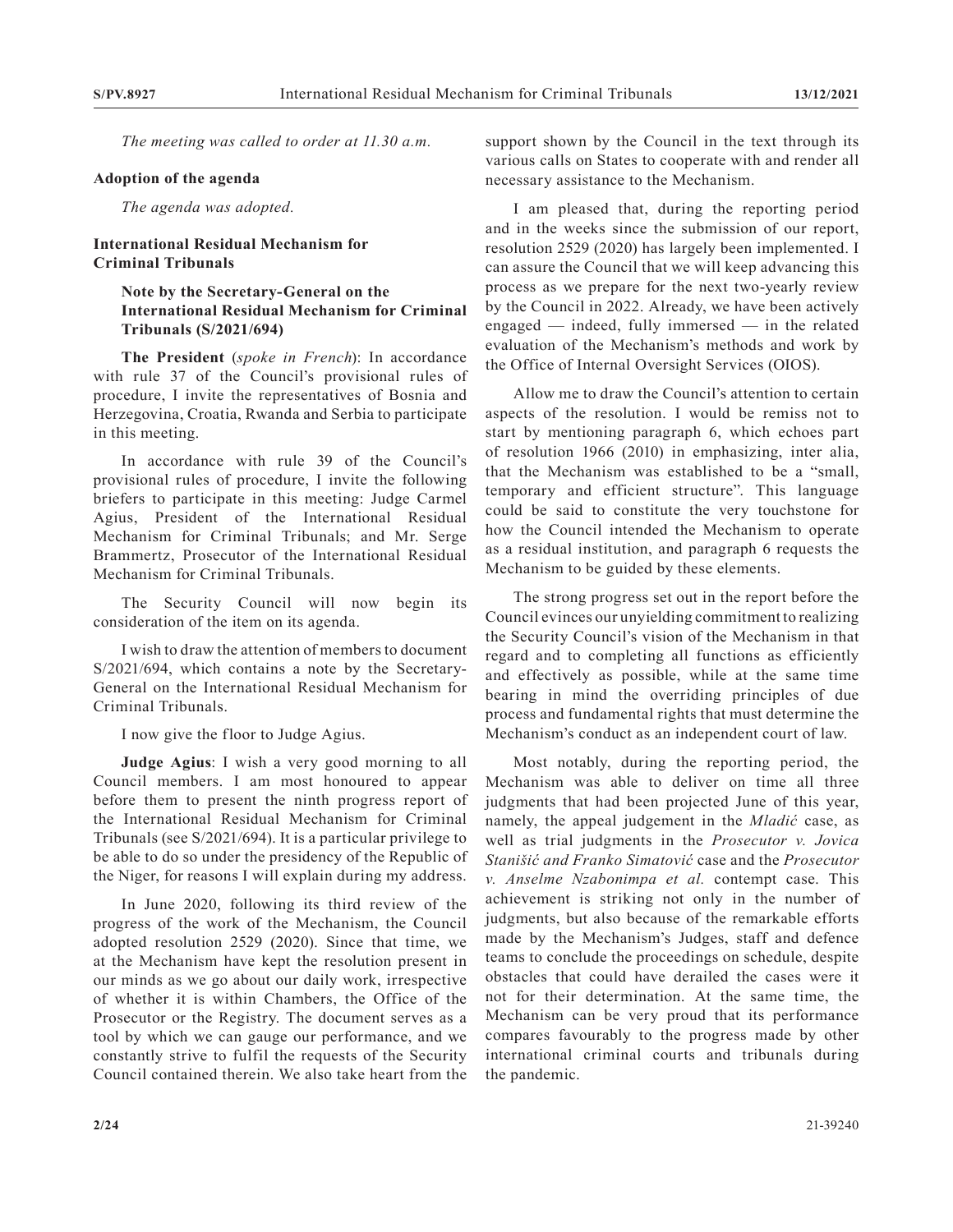As a result, the core driver of the Mechanism's activities — its pending judicial caseload — has further diminished and we have entered a new chapter in our operations. Currently on the docket are appeal proceedings in the latter two cases I have mentioned, as well as the trial against Félicien Kabuga, which at present remains in the pre-trial phase due to the health situation of the accused. It should be noted that the appeal case arising from the *Nzabonimpa et al.* trial judgment is now called *Fatuma et al.*, given that the issues raised on appeal concern only four of the parties to the trial.

While these cases and the Mechanism's other mandated functions will continue for the durations indicated in the progress report, unless the Council decides otherwise, the change in the active caseload is significant. This is because reductions in staffing and resources are a necessary consequence of the conclusion of key activities, owing to the Mechanism's nature as a downsizing and temporary institution.

Resolution 2529 (2020) also incorporates the views and recommendations of the Informal Working Group on International Tribunals, which, in line with paragraph 9, we have taken into account and thoroughly addressed with a to further enhancing efficiency and effective and transparent management. In particular, we have been working hard towards the full implementation of the outstanding recommendations of OIOS. A primary focus in this respect was the adoption of an internal concept note for the Mechanism's scenario-based workforce plan, reflecting the combined strategic thinking of the three organs on the future of the Mechanism's remaining functions. Another example of enhanced management is the ongoing collaboration between the principals and organs concerning the Mechanism's response to the coronavirus disease (COVID-19) pandemic, including our efforts to ensure a safe, full return to the office.

Next, in paragraph 10, the Council sets out specific reporting requirements. Its request to provide details on staffing, workload-related costs and projections of the duration of residual functions has been well and truly answered in the report before the Council and in the Mechanism's two previous six-monthly reports. As Council members can see, the Mechanism prepares these documents with painstaking attention in an effort to provide information that is both thorough and relevant. Although this is time-consuming, the Mechanism is comforted by the fact that the reporting process ensures transparency. And the more transparent

we are, the more accountable we are to our governing body, while also being able to showcase the tangible achievements of our Judges and staff.

With respect to paragraph 11, the Mechanism has continued to do its utmost to safeguard the rights of all persons detained on its authority, in accordance with applicable international standards, including those related to health care. This is exemplified by the COVID-19 measures in place at the Mechanism's detention unit in The Hague, where all five of our current detainees — namely, Messrs. Brdjanin, Kabuga, Mladić, Simatović and Stanišić — are carefully monitored, as well as the vigilance of the Trial Chamber in determining matters related to Mr. Kabuga's health condition. Separately, in line with my own orders, I have continued to receive updates from enforcement States on the pandemic-related situation in prisons where the Mechanism's 48 convicted persons are serving their sentences. On behalf of the Mechanism, I express sincere gratitude to each of those States for so conscientiously meeting their obligations in that area.

In discharging the mandate alluded to in paragraph 12, as President, I have also devoted much time and attention to applications for the pardon, commutation of sentence or early release of persons convicted by the International Criminal Tribunal for Rwanda (ICTR) and the International Tribunal for the Former Yugoslavia. During the reporting period, I disposed of three such matters and issued six ancillary orders in relation to other pending applications in order to ensure consultation with a wide range of stakeholders and collection of the fullest information. In addition, regarding a topic that I note is of specific interest to the Security Council, the Mechanism's approach to conditional early release was further developed during the reporting period. My work in relation to the enforcement of sentences continues apace. Only the week before last, I rendered a decision disposing of one more early release application.

Finally, I move on to an issue that has long weighed heavily not only on the Mechanism and its predecessor, the ICTR, but also on the Security Council itself — a situation that at times has seemed almost impossible to resolve and is referenced in no less than 10 Council decisions, as well as numerous reports. I refer to paragraph 4 of resolution 2529 (2020), relating to the nine acquitted or released persons living in a safe house in Arusha. The Council emphasized the importance of finding expeditious and durable solutions and called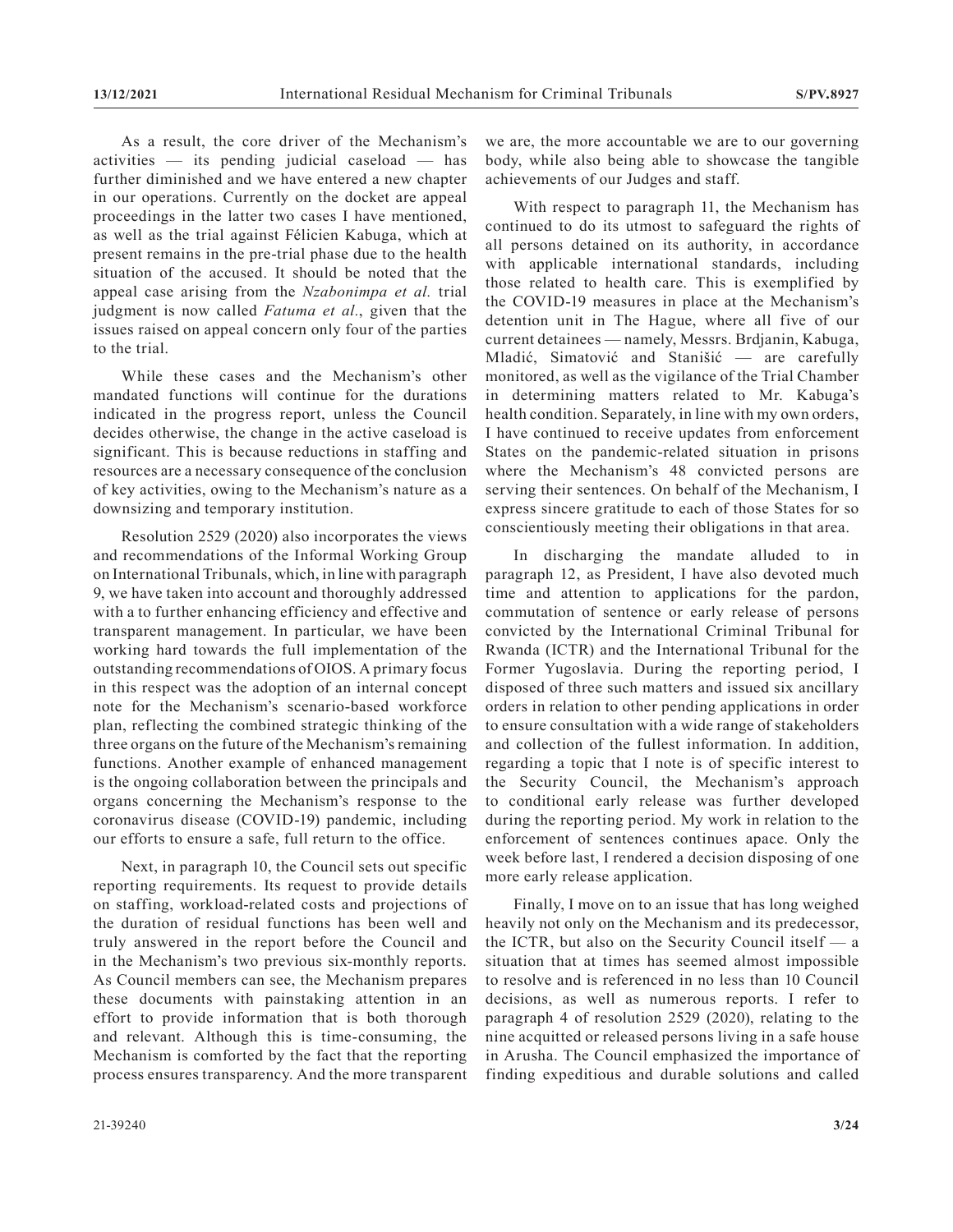on States to cooperate with, and render all necessary assistance to, the Mechanism.

I am delighted to report that, thanks to the truly exceptional efforts of the Mechanism's Registrar, Mr. Abubacarr Tambadou, who is with us today, and the exemplary cooperation, Mr. President, of your country, the Republic of the Niger, there has been a major breakthrough. I wish to share with Council members that on 15 November a milestone agreement between the Government of the Republic of the Niger and the United Nations on the relocation of persons acquitted or released by the ICTR or the Mechanism was signed. The agreement indicates that the Republic of the Niger has accepted for relocation on its territory all nine acquitted or released persons, and I can confirm that the agreement was already implemented with respect to eight of them. It is auspicious to announce that development here today under the Niger's presidency.

Allow me to express, on behalf of the entire Mechanism, our deepest and most heartfelt gratitude to you, Mr. President, and your Government for your outstanding assistance and demonstrated commitment to international justice. I also wish to commend and praise Registrar Tambadou in the highest terms and to acknowledge his crucial role in securing that outcome, along with his many other accomplishments since taking office in July of last year.

The Republic of the Niger's willingness to engage meaningfully with the Mechanism and, more importantly, take action epitomizes the type of State cooperation that will prove critical to the Mechanism's ability to fulfil other mandated functions — cooperation that the Security Council itself has called for. While paragraph 3 of the resolution urges intensified cooperation and assistance to achieve the arrest and surrender of the remaining ICTR fugitives, let us not forget paragraph 2, wherein the Council more generally urges States to cooperate fully with the Mechanism. In that context, the Mechanism once more calls on the Republic of Serbia to fulfil its international obligations by arresting and transferring Petar Jojić and Vjerica Radeta to the Mechanism.

The report before the Council provides ample evidence of the Mechanism's determination to keep achieving results that defy the challenging times that we are all experiencing. Moreover, when the progress made is considered in the light of resolution 2529 (2020), the Mechanism's resolve to do everything within its power towards the optimal fulfilment of its mandate simply cannot be doubted.

Council members have my word that we will proceed with the same dedication in the coming reporting periods. In turn, we will once again rely on the good faith of Member States and other stakeholders, as well as the valuable guidance of the Security Council, the Informal Working Group on International Tribunals, the Office of Legal Affairs and the OIOS.

In the meantime, and in conclusion, I wish to thank you, Mr. President, and your Government, as well as all States and partners that continue to robustly support the mission entrusted to the Mechanism.

**The President** (*spoke in French*): I thank Judge Agius for his briefing.

I now give the floor to Mr. Brammertz.

**Mr. Brammertz**: I am grateful for this opportunity to address the Security Council about the activities of the Office of the Prosecutor of the International Residual Mechanism for Criminal Tribunals. Our written report (see S/2021/694) provides details about our activities. Today I would just like to mention a few highlights.

We are continuing our efforts to complete our remaining trials and appeals, which remains our first strategic priority.

In the *Kabuga* case, my Office achieved key pretrial milestones during the reporting period. In accordance with the Trial Chamber's deadlines, our trial team filed its pretrial brief, as well as other important pretrial filings. My Office further responded to significant additional litigation initiated by Kabuga's family members and associated third parties concerning seized assets.

Through those and other steps, we continue to meet all our pretrial obligations and take steps to promote expeditious trial proceedings. My Office is ready for, and looks forward to, the commencement of the trial at the Arusha Branch when ordered by the Trial Chamber.

In addition, my Office completed two more trials during the reporting period. At The Hague Branch, both Jovica Stanišić and Franko Simatović were convicted at trial for aiding and abetting the crimes of murder, deportation, forcible transfer and persecution, as crimes against humanity, and murder, as a war crime. At the Arusha Branch, in the *Nzabonimpa et al.* case, four of the accused were convicted at trial for contempt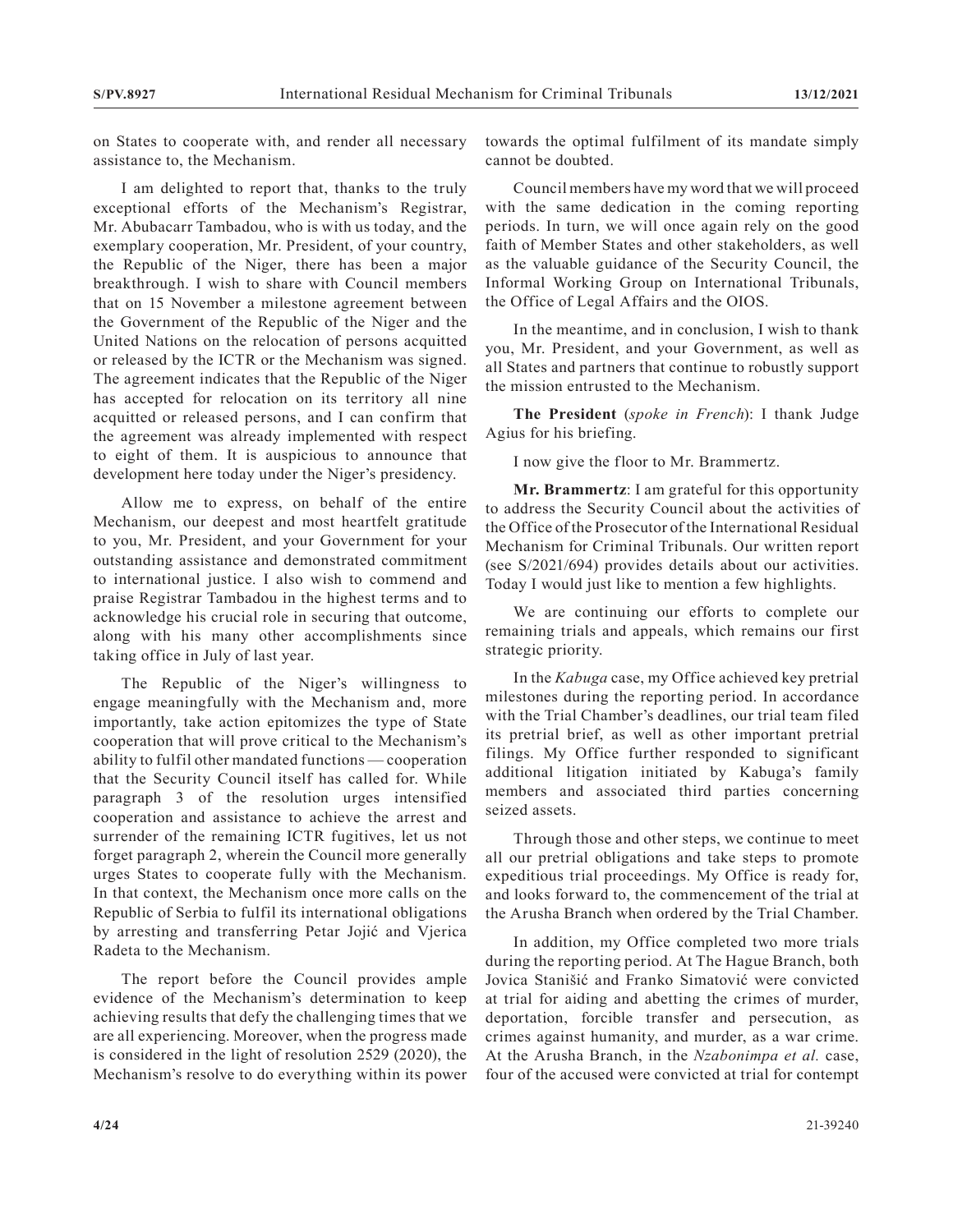of court. My Office proved that they had engaged in a brazen effort to interfere with the administration of justice by improperly influencing witnesses to recant in a failed effort to overturn Ngirabatware's genocide conviction. Appeal proceedings are now ongoing.

In establishing the Mechanism, the Security Council decided that it would be responsible for finalizing ongoing cases handed over by the International Tribunal for the Former Yugoslavia (ICTY) and the International Criminal Tribunal for Rwanda (ICTR), as well as commencing new trials of ICTR fugitives who are arrested. My Office is satisfied that the last ICTY case is now at its final stage. With the nearing start of the Kabuga trial, we look forward to this opportunity to achieve more justice in the courtroom for the victims of the 1994 genocide against the Tutsi in Rwanda.

In accordance with the Security Council's mandate, my Office further continues to actively search for the remaining six fugitives indicted by the ICTR, which is our second strategic priority.

Our most wanted fugitive, the last one to be tried by the Mechanism, is Protais Mpiranya, the former commander of the Presidential Guard. In addition to Mpiranya, my Office is also actively working to locate and account for five other fugitives indicted for genocide, including Fulgence Kayishema, who was previously located in South Africa.

While their alleged crimes were committed more than 25 years ago, the need to bring Mpiranya and the others to justice is more urgent today than ever before. My Office continues to achieve significant progress in our investigations into the whereabouts of the remaining fugitives. Under the new leadership of our tracking team, we are implementing analysis-driven investigations using advanced tools. We have identified relevant persons of interest and are actively pursuing important leads.

The coming period will be of decisive importance. Our current strategies are indeed approaching critical junctures. If we are able to obtain the needed intelligence and evidence, we expect to make further significant progress in our work.

As I have repeatedly reported to the Security Council, the success of our efforts depends on the full and effective cooperation of Member States. Two key countries in that regard at present are Zimbabwe and South Africa.

With respect to Zimbabwe, in early November I undertook an official mission to Harare, where I met with Vice-President Chiwenga and other senior officials. The Zimbabwean authorities reaffirmed their unreserved commitment to provide my Office with full cooperation.

In that context, we discussed the positive results achieved recently in our joint efforts, as well as key outstanding issues. As a result of those discussions, I submitted a set of concrete recommendations on how to further improve our cooperation. I further reiterated our pending requests for vital information from Zimbabwean authorities. While I have not yet received a response, I trust that in the coming period I will be able to report that Zimbabwe is providing full and effective cooperation.

Regarding South Africa, the Security Council is well aware of the immense challenges my Office has faced for the past three years in obtaining cooperation. South Africa failed to arrest the fugitive Fulgence Kayishema and failed to provide critical information. I regret to report that the situation with South Africa is among the most severe instances of non-cooperation my Office has faced since the Mechanism's establishment.

Nonetheless, my Office has continued to propose constructive solutions to help South Africa finally get its cooperation on the right track. Three months ago we submitted an urgent request to establish a joint investigation team authorized to work directly with my Office on an operational level. I also visited Pretoria last month to discuss the situation.

Unfortunately, I am unable to provide today a more positive update, as South Africa continues to fail to adhere to its international obligations. However, only a few days ago, I received commitments that senior ministers would raise and support our request at the highest levels of Government. What is needed now is the political will to finally give operational services the green light to work with us.

My Office — and the victims of the genocide against the Tutsi in Rwanda — urgently need the Security Council's support. All of us share the same goal: to finally see the remaining fugitives accounted for so that justice can be achieved and that critical residual function brought to a close.

Recognizing that national courts are continuing the work of the ICTR and the ICTY, the Security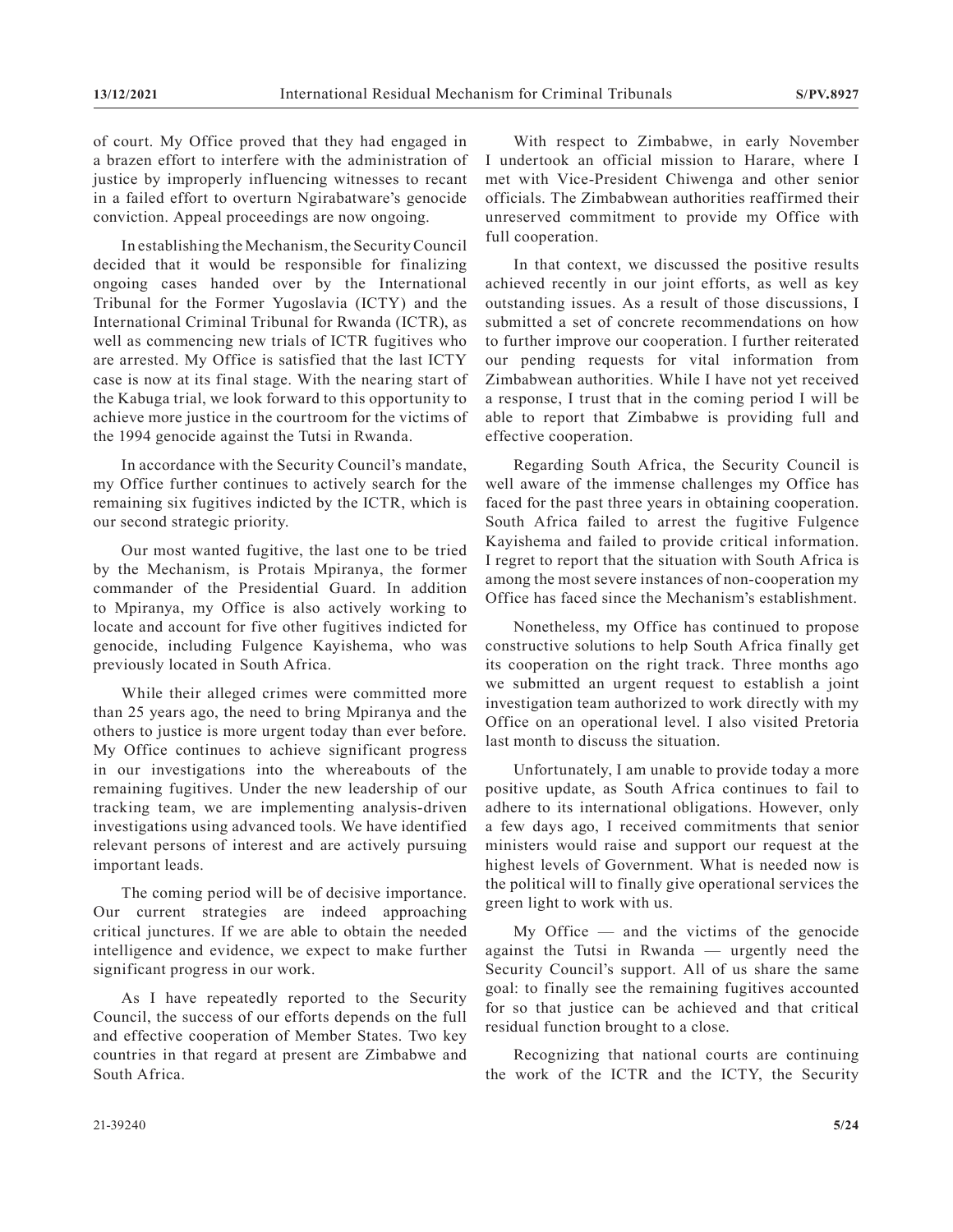Council mandated my Office to respond to requests for assistance from domestic investigators and prosecutors around the world. Accordingly, my Office's third strategic priority is to assist national jurisdictions prosecuting international crimes committed in the former Yugoslavia and Rwanda.

As my Office has regularly reported, the workload associated with that residual function is much greater than anticipated. In 2013, for example, when I was at the ICTY, we received approximately 100 requests for assistance per year. In each of the past two years, we received nearly 400 — a fourfold increase.

We are receiving not only a high volume of requests for assistance but also requests of greater complexity and significance.

During the reporting period, the Prosecutor General of Rwanda requested my Office to even further strengthen our support for his efforts to locate, investigate and prosecute Rwandan nationals suspected of genocide, particularly those living outside Rwanda. We have now commenced an extensive review of our evidence collection to identify suitable cases for which we can provide the requested expert assistance to the Prosecutor General's Office.

Similarly, in the former Yugoslavia, the Montenegro Special State Prosecutor's Office requested our support. In response, we prepared and handed over an investigative dossier concerning more than 15 suspects. Many of those suspects are implicated in grave crimes of sexual violence, including sexual slavery, rape, enforced prostitution and human trafficking for sexual exploitation.

Similarly, the War Crimes Prosecutor's Office of Serbia continues to request my Office to provide a wide range of support. In response, we have assisted Serbian prosecutors with two important investigations of senior-level suspects. We have also provided evidence to our Serbian colleagues for two more mid-level cases transferred from Bosnia and Herzegovina. The tangible progress being made demonstrates the value of intensified cooperation between our offices.

Those developments demonstrate, first, that accountability efforts for crimes during the Rwandan genocide and the conflicts in the former Yugoslavia continue, as the Security Council expected. Secondly, it is clear that evidence and other support from my Office are vital to national prosecutors, confirming the wisdom of mandating my Office to respond to their requests for assistance.

As a final remark, I am compelled to bring to the Council's urgent attention once again the continued denial of crimes and the glorification of génocidaires and war criminals. Murals of Ratko Mladić in Belgrade and the publications of extremist Rwandan diaspora groups have one sad thing in common. They demonstrate that today, more than 25 years later, there are still those who deny, relativize and minimize the judicially established facts of genocide, crimes against humanity and war crimes.

That should be inconceivable. How can so many still see Mladić as a hero of the Serbian people after his conviction to life imprisonment in a court of law based on immense evidence of his crimes? How can others claim that men like Théoneste Bagosora were only defending Rwanda when his criminal responsibility for the genocide was proven beyond reasonable doubt?

Unfortunately, even today it seems that too often, truth and justice do not receive the support they need in words and actions. What message does it send when the Croatian Government takes a political decision to prevent its judiciary from investigating allegations of crimes against Bosnian Serbs? How can politicians of Bosnia and Herzegovina insist on respect for judgments involving their victims but call prosecutions of their commanders politically motivated? And what can be the explanation when, in Bosnia and Herzegovina, there is a lack of political support for legislation against the denial of genocide, crimes against humanity and war crimes equally involving victims from every ethnic group?

There are some who may say that truth and justice are the source of social conflict. The reality is that genocide denial and the glorification of war criminals are used to prevent reconciliation, provoke hatred and destabilize peace and security. They also condemn present and future generations to bear the burdens of the past. That is true of Rwanda and it is true of the former Yugoslavia.

My Office will continue to stand with the victims of the 1994 genocide against the Tutsi in Rwanda and the crimes committed during the conflicts in the former Yugoslavia by promoting the truth and opposing denial. We fully trust that the Security Council will join us in those efforts.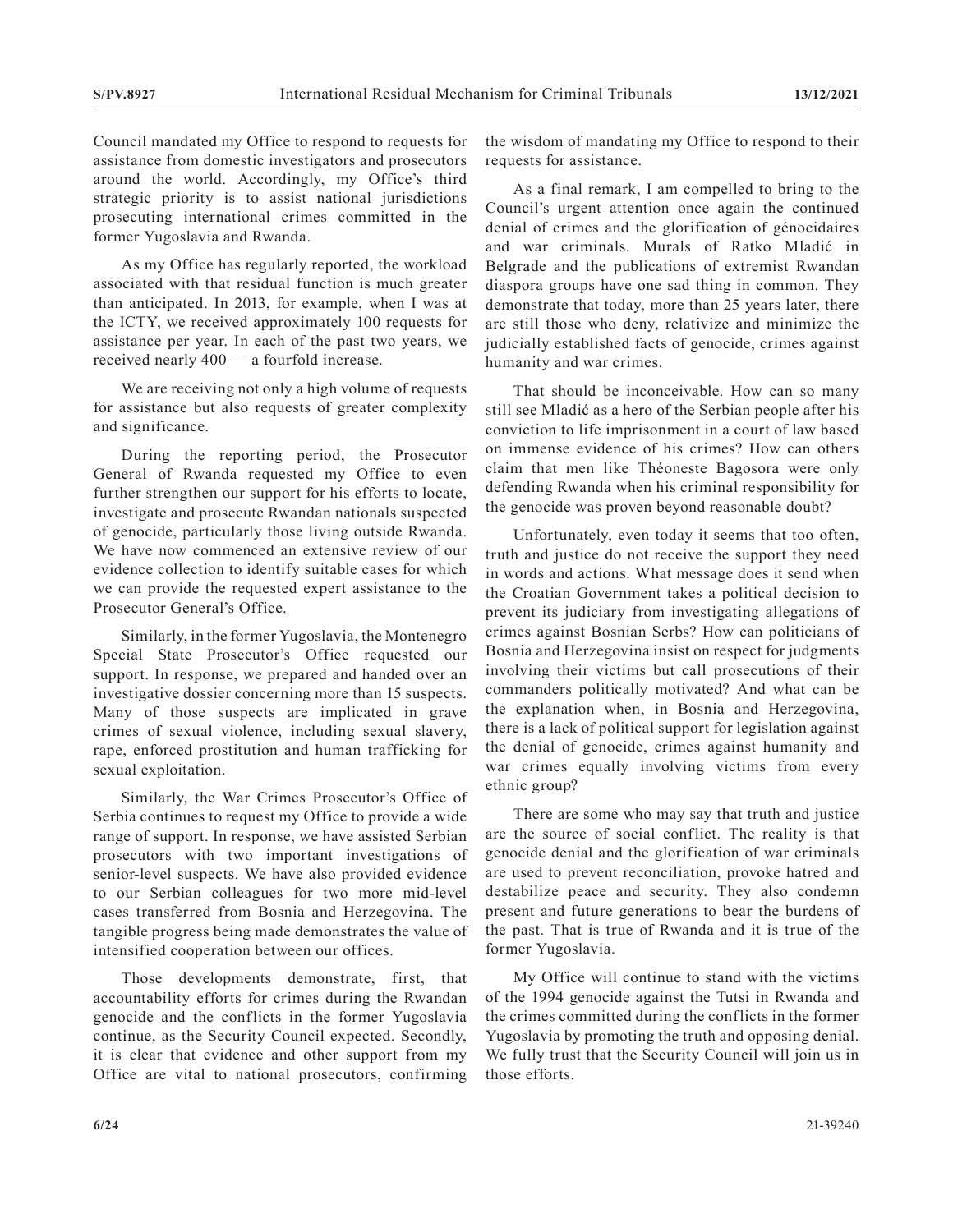In conclusion, my Office is satisfied with its continued progress towards completing the remaining trials and appeals. Yet we still have significant work ahead of us in our mandated residual functions. The prosecution of the Kabuga case will be among our most important activities in the coming period and we look forward to the commencement of the trial.

Our search for the remaining fugitives indicted by the ICTR continues to be a priority. The coming period will be of decisive importance. In order for that work to be successfully completed, it is critical that the Security Council send an unmistakable message to Member States that cooperation with my Office is required. Without full and effective cooperation, we will be unable to fulfil our mandate.

While national courts prosecute crimes committed during the Rwandan genocide and the conflicts in the former Yugoslavia, my Office is determined to meet our mandate to fully respond to their requests for assistance. The large number of requests that we continue to receive demonstrates the importance of our support and the need for further accountability.

We are grateful for the continued support of the Council in all of our efforts.

**The President** (*spoke in French*): I thank Judge Brammertz for his briefing.

I shall now give the floor to those members of the Council who wish to make statements.

**Mr. Pham** (Viet Nam): I thank Judge Carmel Agius, President of the International Residual Mechanism for Criminal Tribunals, and Mr. Serge Brammertz, Prosecutor of the Mechanism, for their briefings on the work of the Mechanism over the past months(see S/2021/694). I also acknowledge the presence of Mr. Abubacarr Tambadou, Registrar of the Mechanism, and I welcome the participation of the Permanent Representatives of Bosnia and Herzegovina, Croatia, Rwanda and Serbia in today's meeting.

The work of the Mechanism in carrying out the mandates given by the Security Council contributes to reaffirming our collective commitment to fighting impunity, delivering justice and supporting reconciliation.

Despite the continued insurmountable challenges caused by the coronavirus disease pandemic, the principals and staff of the Mechanism have made meaningful progress in judicial activities, with three judgments rendered in three important cases. The Mechanism was able to maintain the continuity of in-court hearings, held virtual plenary meetings and implemented rigorous measures to maintain the health and safety of its staff, witnesses, detainees, prisoners and other persons under its authority, including by ensuring vaccination roll-out.

We recall the Security Council's emphasis on the importance of finding expeditious and durable solutions to the problem of the nine acquitted and released persons residing in Arusha. In that regard, we welcome the announcement just made by the President, congratulate the Mechanism on that positive result and commend the Government of the Niger for the generosity and assistance extended to the Mechanism. We hope that the relocation of those persons will allow them to reintegrate fully into society and enable the Mechanism to focus on other priority matters.

We welcome the President's commitment to the full implementation of resolution 2529 (2020), including by providing a clear projection of timelines for the completion of the Mechanism's judicial activities and other residual functions, strengthening close collaboration among the main organs of the Mechanism, ensuring geographic diversity and a gender balance of staff, and boosting staff morale and performance.

We take note of the efforts to advance the judicial proceedings in the remaining cases with a clear timeline, which would facilitate the Mechanism to subsequently move towards a new, leaner phase in its core judicial activity. Securing the assistance of States in the enforcement of sentences is of paramount importance in alleviating the residual burden on the Mechanism and should continue to be prioritized.

Looking forward, we encourage the Mechanism to continue implementing effective steps to adhere to its schedule of completion, realizing the Security Council's vision of a small, temporary and efficient structure, whose functions and size will diminish over time.

As several fugitives remain at large, despite efforts by the Office of the Prosecutor to locate and arrest them, States' cooperation with the Mechanism remains crucial for enabling the fulfilment of its mandates. It is also the responsibility and obligation of States, in accordance with Security Council's resolutions, to assist and cooperate with the Mechanism, where needed, including in the search for fugitives at large.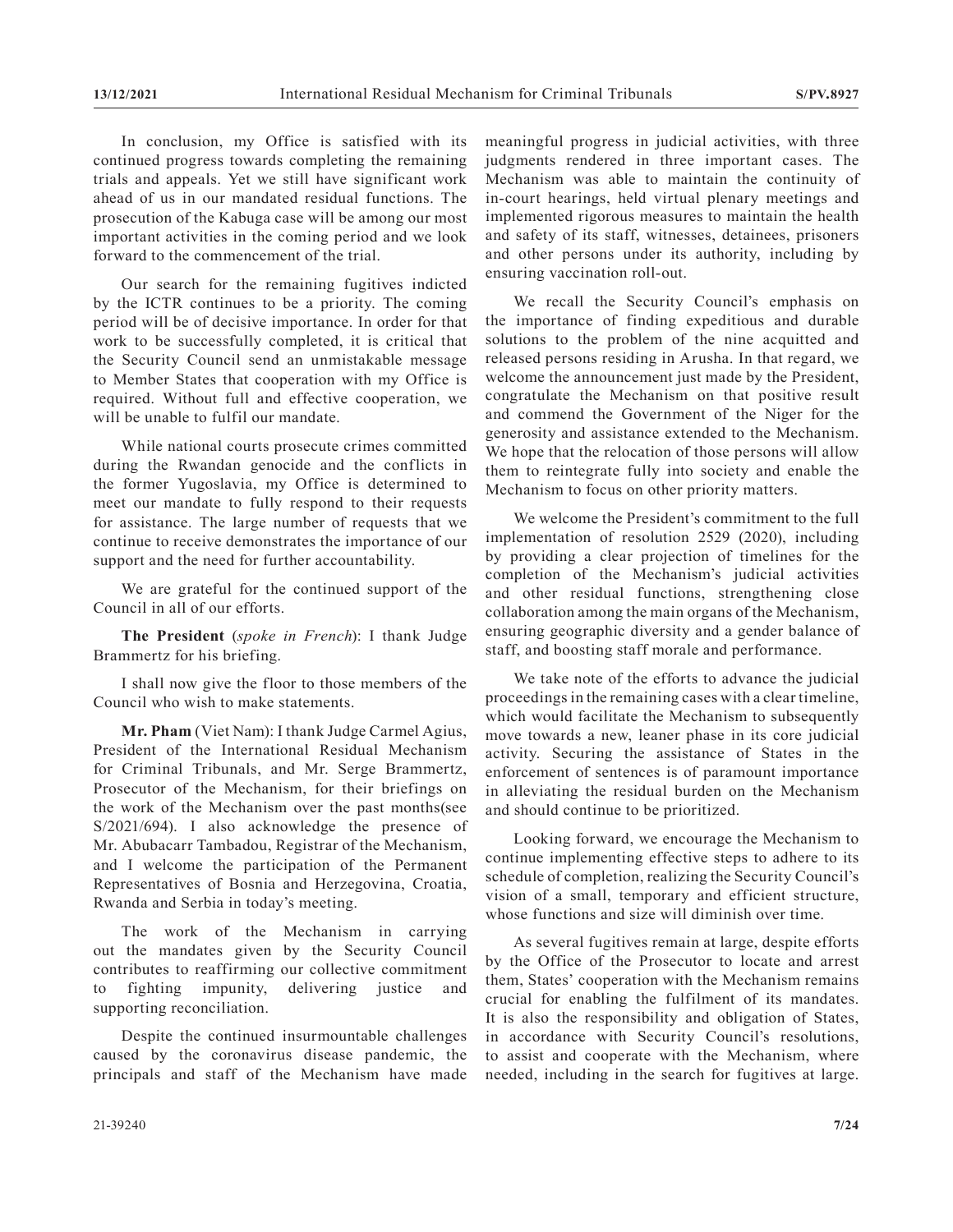We welcome the enhanced efforts of the Prosecutor and his team to strengthen direct communication with relevant States, identify challenges that might hinder cooperation and work out feasible approaches.

As a matter of principle, it is the State that bears the primary responsibility for fighting and preventing heinous crimes. Building national capacity and assisting States to exercise their responsibility should be our top priority. We therefore welcome the assistance and capacity-building provided to national authorities by the Office of Prosecutor.

I wish to conclude by expressing our deep appreciation for the invaluable support provided by the Secretariat and the United Nations Office of Legal Affairs, both to the Mechanism and to the Informal Working Group on International Tribunals, which Viet Nam has the honour to chair. I thank all members of the Informal Working Group for their cooperation and underline the need for the Council to remain united, constructive and cooperative in its support in order for the Mechanism to fulfil its mandates and maintain its integrity. I wish the incoming Chair of the Informal Working Group great success.

**Mr. Kuzmin** (Russian Federation) (*spoke in Russian*): I welcome Mr. Agius and Mr. Brammertz to today's meeting. We have read their written reports (see S/2021/694) and listened carefully to their briefings. What can we say? Unfortunately, the situation is unsatisfactory. Justice is being administered selectively and human rights standards and humanitarian principles are being systematically ignored. There is no sign that the International Residual Mechanism for Criminal Tribunals is winding down. New pretexts are constantly emerging to extend its activities.

We would like to elaborate on certain points. Let us begin with the main point — the Mechanism is a temporary structure and was created as such. It is incorrect to consider it to be a full-fledged international tribunal. Nevertheless, we have not seen any concrete steps to bring the Mechanism's activities to a close. We only hear promises of work in that direction. Like the International Tribunal for the Former Yugoslavia (ICTY), the Mechanism is systematically prolonging all its trials and thereby artificially extending its existence.

The Mechanism's mandate stipulates that its should have a limited size and a fixed lifespan. It was created primarily to fulfil technical functions. Nevertheless, the finish line is receding further and further beyond the horizon. Year after year, the Mechanism's financial appetite only grows bigger. This year, \$90 million have been spent despite the fact that only one case is currently being tried in the first instance.

That gives rise to a legitimate question  $-$  why are we spending so much money to maintain that court? National courts are cheaper and in our opinion many times more effective. The quality standards of national courts also compare quite favourably with the unfortunate legacy of the ICTY and the Mechanism.

Incidentally, the fairness and objectivity of the ICTY are well illustrated by the trial of the Kosovo Albanian leaders brought before a tribunal created on the initiative of the European Union (EU). Those leaders are currently on trial for war crimes, trafficking in organs and human beings and other atrocities. Yet a hile ago the ICTY had no claims against those odious individuals. That is all one needs to know about the impartiality of the ICTY. Our only wish is for the EU tribunal to work more actively, because, thanks to the ICTY, those war criminals have remained at large too long.

Turning to the work of the Mechanism, I note that it is a unique combination of bias and delay. By way of example, in the trial of Ratko Mladić, the conduct of even one independent medical examination was presented as an intractable problem. In the case of Félicien Kabuga, by contrast, several such examinations have been carried out at the court's own initiative. Until they are completed, the accused will be held in custody in the Hague, before being transferred to Arusha, so how much time is this investigation going to take? We still do not know.

We also note with concern the increasing number of cases of contempt of court. In this regard, we see an attempt to artificially extend the lifespan of the Mechanism. We are decisively against this practice. This is a class of case that can certainly be heard by national courts

Given the Security Council's review of the activities of the Residual Mechanism framework, we call on its leaders not only to finally put together a plan for how the Court will be brought to a close, but also to firmly keep to that plan.

**Mr. Geng Shuang** (China) (*spoke in Chinese*): China wishes to thank President Agius and Prosecutor Brammertz for their recent reports on the International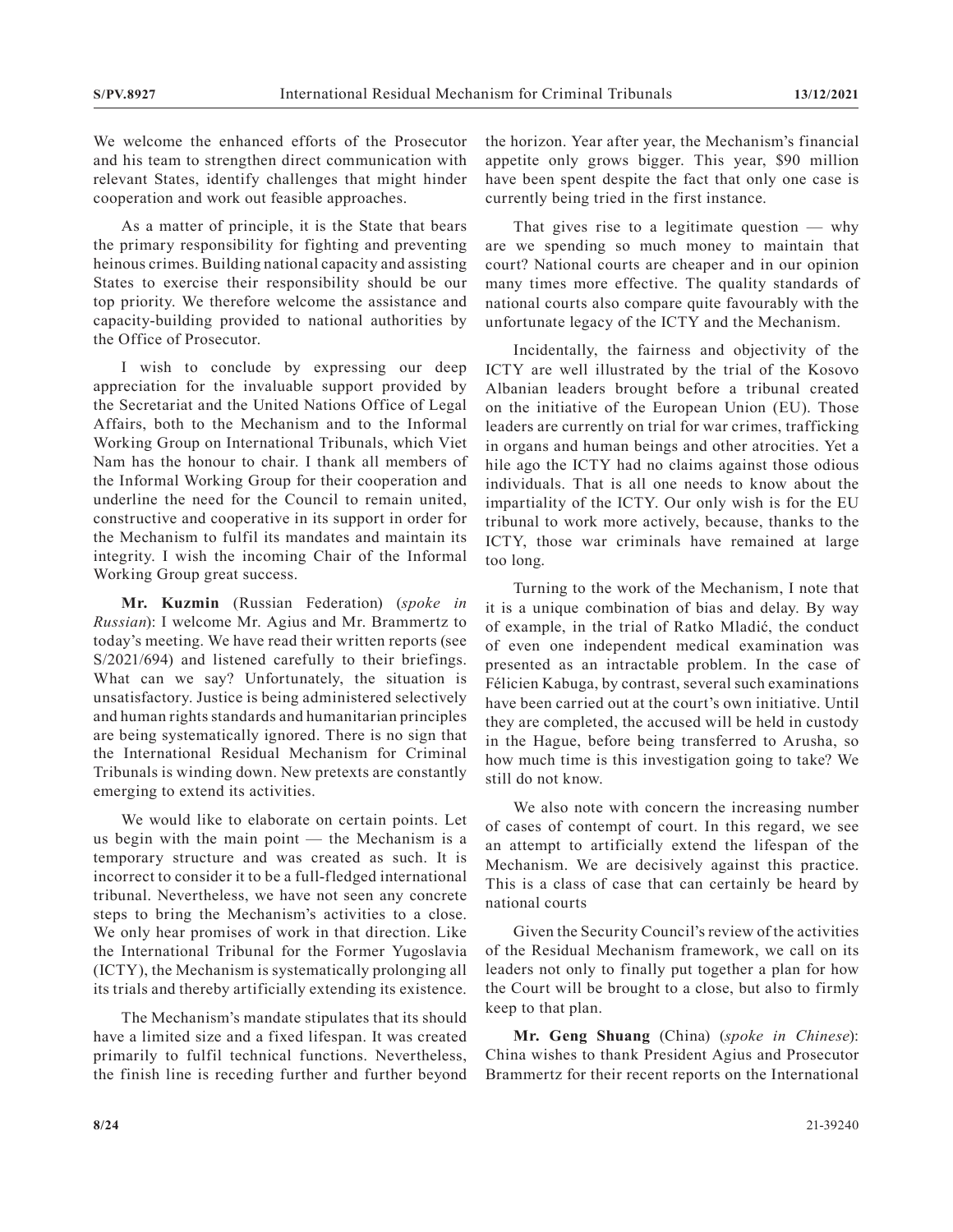Residual Mechanism for Criminal Tribunals. During the reporting period, under the leadership of President Agius, the Mechanism overcame the difficulties of the coronavirus disease pandemic and took forward its judicial activities in orderly manner, in particular by adjudicating three cases in accordance with the projected timetable. The Office of the Prosecutor has also continued its efforts aimed at tracking down fugitives and actively moving forward on the trials and appeals. China appreciates and supports these measures.

In accordance with resolutions of the Security Council, the Mechanism should be a small, efficient and temporary institution whose functions and size should be gradually reduced over time. China hopes that the Mechanism will conduct its activities in accordance with the mandate set forth in Council resolutions, respecting in particular the projected timetable set out in its work plan and completing the judicial proceedings for outstanding cases in a timely, efficient manner. In this process, the Mechanism should allocate financial resources rationally, focusing on ensuring the fulfilment of judicial activities. As the number of outstanding cases decreases, the Mechanism should reduce its expenditures accordingly.

Practical and effective cooperation between the Mechanism and the countries concerned is of great significance for it to complete its mandate and make progress in its work. China hopes that the Mechanism will enhance mutual trust in its communication with relevant parties, address the parties' legitimate concerns, learn from the success stories of the International Criminal Tribunals and work together to combat impunity.

In addition, China looks forward to the Mechanism's further implementation of the recommendations made by the Council's Informal Working Group on International Tribunals and the Office of Internal Oversight Services to improve its working methods, enhance its work efficiency, ensure the orderly progress of investigations, prosecutions, and trials of highprofile cases, and facilitate the reasonable resolution of issues related to the resettlement of the acquitted and released persons.

In closing, I wish to take this opportunity to thank Viet Nam, Chair of the Council's informal Working Group on international Tribunals and the Office for Legal Affairs for their efforts aimed at coordination between the Council and the Residual Mechanism.

**Mr. Lipand** (Estonia): I thank Judge Carmel Agius and Prosecutors Serge Brammertz for the detailed progress reports submitted to the Council, as transmitted by the Secretary-General in document S/2021/694, and for their informative briefings today.

Estonia commends the important work of the International Residual Mechanism for Criminal Tribunals in ensuring accountability for the most serious crimes under international law. We positively note the progress made by the Mechanism in carrying out its judicial activities during the reporting period, including the delivery of three judgments during the month of June. We note the two cases entering stages of appeal and ongoing judicial activity in the *Kabuga* case, and we are also mindful of the implementation of the wide range of further residual functions with which the Mechanism has been entrusted.

The Mechanism relies on cooperation from States in conducting its work. Estonia remains concerned about the challenges in securing effective cooperation from national authorities in apprehending the remaining fugitives. We strongly urge States, especially those African States where fugitives are suspected of being at large, to intensify their cooperation with the Mechanism in order to arrest and surrender all of the remaining fugitives.

Moreover, Estonia continues to deeply regret that Serbia is persistently disregarding its obligations under international law to comply with the Mechanism's orders. We call on Serbia to fulfil its obligation to execute the arrest warrants for Petar Jojić and Vjerica Radeta.

International criminal justice and the fight against impunity continue to rely heavily on collective effort. The international community and the Security Council must work together to ensure justice for the countless victims and survivors. At the same time, domestic jurisdictions also need to assume their role. We welcome the efforts of the Mechanism aimed at providing assistance to national jurisdictions in prosecuting international crimes committed in the former Yugoslavia and Rwanda, and we call on States to increase their efforts in this regard.

Estonia remains deeply concerned about the ongoing denial of the genocides and the glorification of convicted war criminals, which is unacceptable and must stop.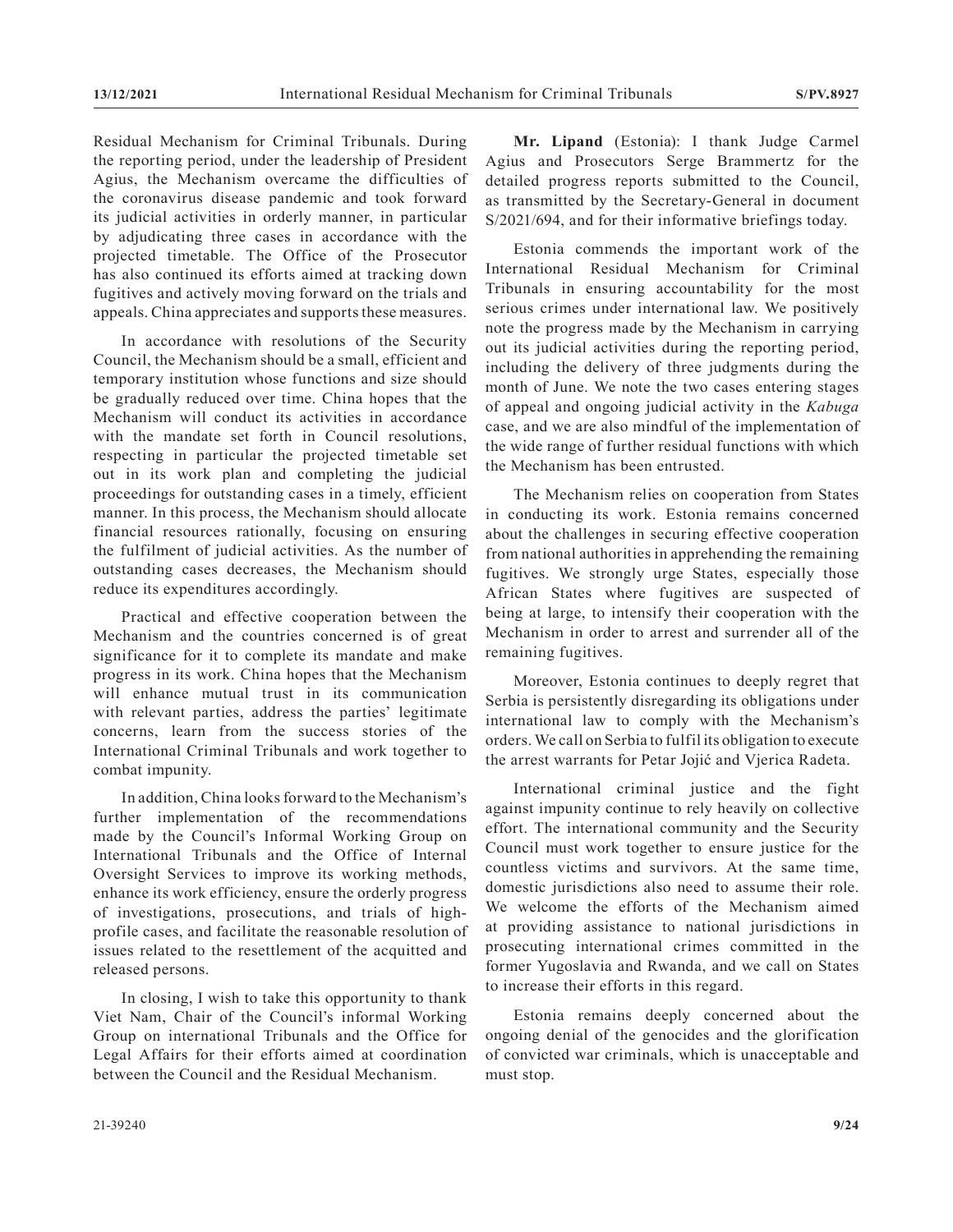As this is Estonia's last meeting with the Mechanism during its membership in the Security Council, allow me to extend our gratitude to the Mission of Viet Nam for facilitating our discussions on Mechanism-related issues as Chair of the Informal Working Group on International Tribunals.

Finally, allow me to once more express Estonia's deep gratitude to the President and Prosecutor of the Mechanism and their staff for their outstanding work. We take note that the periodic evaluation of the Mechanism is under way and wish the Mechanism success in the 2022 review process and in the day-today work with our common aim of ensuring justice for victims.

**Ms. Nyakoe** (Kenya): I thank Judge Carmel Agius, President of the International Residual Mechanism for Criminal Tribunals, and Mr. Serge Brammertz, Prosecutor, for their briefings. I welcome the presence of representatives of Bosnia and Herzegovina, Croatia, Rwanda and Serbia in this meeting.

Kenya supports the work of the Mechanism as important to advancing accountability for war crimes and genocide. We reaffirm our support for the Mechanism's mandate, as renewed by resolution 2529 (2020). We were reminded of its importance last week, on 9 December, when the world marked the International Day of Commemoration and Dignity of the Victims of the Crime of Genocide and of the Prevention of This Crime.

We acknowledge the progress achieved by the Mechanism in its judicial functions during the reporting period. The delivery of judgments in three key cases and the conclusion of one case under the constrained precautionary pandemic working arrangements are commendable. We note that the judicial workload of the Mechanism has been significantly reduced by the work undertaken since the last briefing (see S/PV.8790). We therefore urge speedy completion of the remaining cases to help survivors and families of victims find closure and create an environment conducive to reconciliation.

The Mechanism was created as a small, temporary and efficient structure. It has shown its value but can never replace or mirror the mandate of national authorities. It is important that States do their utmost to strengthen their judiciaries as a critical pillar in nation-building, development and conflict prevention. We urge the Secretary-General and other relevant, multilateral and regional actors to pursue every

avenue to assist States that need capacity-building in this regard.

The best prevention against genocide is to limit political cultures that weaponize social, cultural, ethnic and religious differences and present political competition as reflective of these identities. We urge States to build tools into their national laws, electoral processes and legal mechanisms that inclusively manage diversity.

States also need to cooperate with the Mechanism to apprehend the remaining fugitives pursuant to its improved tracking capability.

Still regarding cooperation, Kenya commends the Government of the Niger for accepting all nine acquitted or released persons who were in the Mechanism's custody. We also acknowledge the efforts of the Mechanism in resolving that long-standing issue.

We look forward to the conclusion of the evaluation of the methods and work of the Mechanism by the Office of Internal Oversight Services, in line with resolution 2529 (2020), to inform the Council's review of the Mechanism's progress of work in 2022. We also look forward to the report on the implementation of the recommendations from the previous evaluation.

Finally, Kenya thanks Viet Nam for successfully steering the Informal Working Group on International Tribunals during its tenure.

**Mr. Wickremasinghe** (United Kingdom): I would like to thank President Agius and Prosecutor Brammertz for their briefings, which highlight how the International Residual Mechanism for Criminal Tribunals continues to play a crucial role in ending impunity and implementing international justice.

I would like to highlight that the Mechanism has made significant progress this year, in particular by rendering three notable judgments. First, it affirmed Ratko Mladić's convictions for the violations of the customs of war, crimes against humanity and the genocide at Srebrenica. Secondly, in contempt proceedings connected with the case of *Ngirabatware*, it reached convictions in relation to witness interference and violating court orders. Thirdly, and finally, the Trial Chamber found Jovica Stanišić and Franko Simatović responsible for violations of the laws or customs of war and crimes against humanity. They were sentenced to 12 years of imprisonment each. Through its tireless work, the Mechanism continues to show that impunity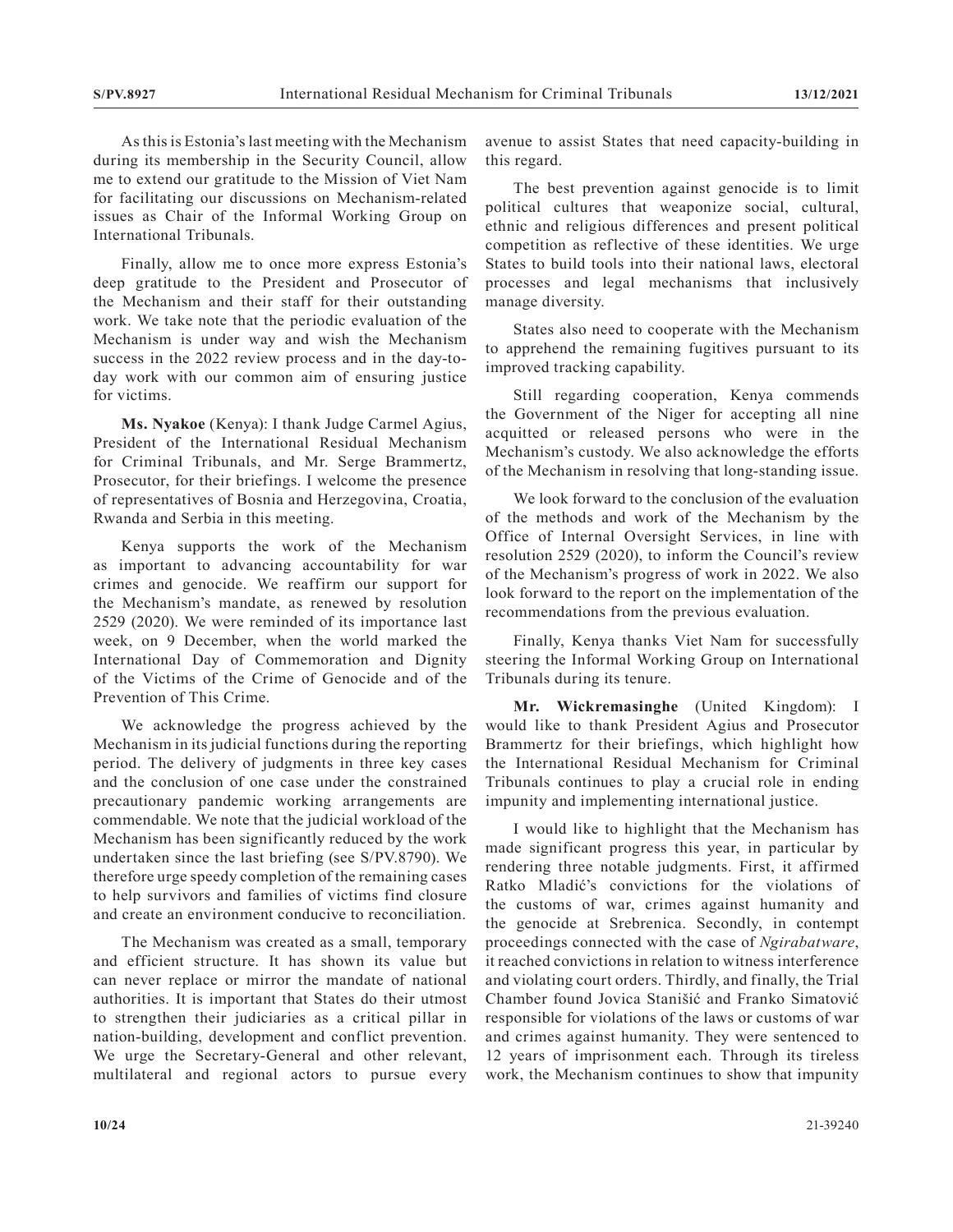is not, and will not be, allowed to prevail. The United Kingdom is also pleased to see that following the timely delivery of those judgments, the Mechanism has a clear plan for winding down its activities.

We remain grateful for the Mechanism's ongoing efforts to progress the case of Félicien Kabuga. We note that the Mechanism is still considering his fitness to stand trial. We will continue to closely follow developments in the case, and we should be grateful for timely updates as they become available. We also continue to follow the case of Protais Mpiran, the former commander of the Presidential Guard in Rwanda, who is believed to be, or to have been, in Zimbabwe. We continue to call on the Government of Zimbabwe to work with the Mechanism to support its investigations.

We call on all Member States to assist the Mechanism. In that respect, we commend the acceptance by the Government of the Niger of the nine acquitted or released persons. However, regional judicial cooperation in parts of the Western Balkans continues to remain inadequate. That has direct implications for achieving justice for victims. We would like to mention the Mechanism's referral of Serbia to the Security Council for its failure to arrest and transfer Petar Jojić and Vjerica Radeta. That continued non-compliance is serious and follows years of requests, considerations and discussion. We urge Serbia to comply with the Mechanism's order.

Last week, we observed the United Nations International Day of Commemoration and Dignity of the Victims of the Crime of Genocide and of the Prevention of This Crime. However, the glorification of war criminals and the denial of genocide continue. That is unacceptable, and it increases the suffering of victims. We see that in many areas, including the continued presence in Belgrade of a mural of Ratko Mladić, a man, as we observed, who is convicted of war crimes, crimes against humanity and genocide. Reconciliation is difficult. We must accept and acknowledge the truth of the past to move forward. Glorifying the perpetrators and instigators of such heinous acts takes us further away from reconciliation and hinders the achievement of a positive future. The United Kingdom will continue to condemn such denial and glorification in all its forms and calls on all Member States to do the same.

As the Council has seen, through its actions the United Kingdom remains committed to the Mechanism. We reaffirm our willingness to assist it wherever possible in fulfilling its mandate and implementing its vision of being a small, temporary but effective organization.

**Ms. Bhat** (India): At the outset, let me thank President Agius and Prosecutor Brammertz for their briefings and for their assessment of the work of the International Residual Mechanism for Criminal Tribunals. Allow me to commend President Agius for his stewardship of the process and for ensuring that the Mechanism remains on track and continues to deliver. We welcome the appointment of Judge Fatimata Sanou Touré of Burkina Faso in place of the deceased Judge Kam. We would also like to place on record our appreciation for the long and able judicial services rendered by Judge Meron, who chose to retire on 17 November.

We welcome the progress made by the Mechanism during the reporting period, both in The Hague and in Arusha, including efforts aimed at ensuring business continuity, to the extent possible, under the current extraordinary circumstances. We have taken note that the Mechanism has made efforts to return to in-person meetings since mid-September. We hope that those efforts will positively help in adhering to the timelines laid down for case completion.

India reiterates its support for the Mechanism and commends its contribution to the fight against impunity and the preservation of the legacies of the International Tribunal for the Former Yugoslavia and the International Criminal Tribunal for Rwanda. We have taken note of the commencement of appeal proceedings in both the *Stanišić and Simatović* case and the *Nzabonimpa et al.* case and pretrial proceedings in the *Prosecutor v. Félicien Kabuga* case and the *Jojić and Radeta* case.

We acknowledge the progress made on other judicial matters during the reporting period, such as the variation of protective measures and the supervision of enforcement of sentences. We also note the work of the Prosecutor's Office in its other residual functions. The Mechanism should continue to make headway in its remaining residual functions, including protecting victims and witnesses, tracking the remaining fugitives of the International Criminal Tribunal for Rwanda, extending assistance to national jurisdictions and managing the archives of the ad hoc Tribunals and the Mechanism. We reiterate the importance of the Mechanism's implementation of its mandate strictly in accordance with the principles of justice, impartiality and fairness.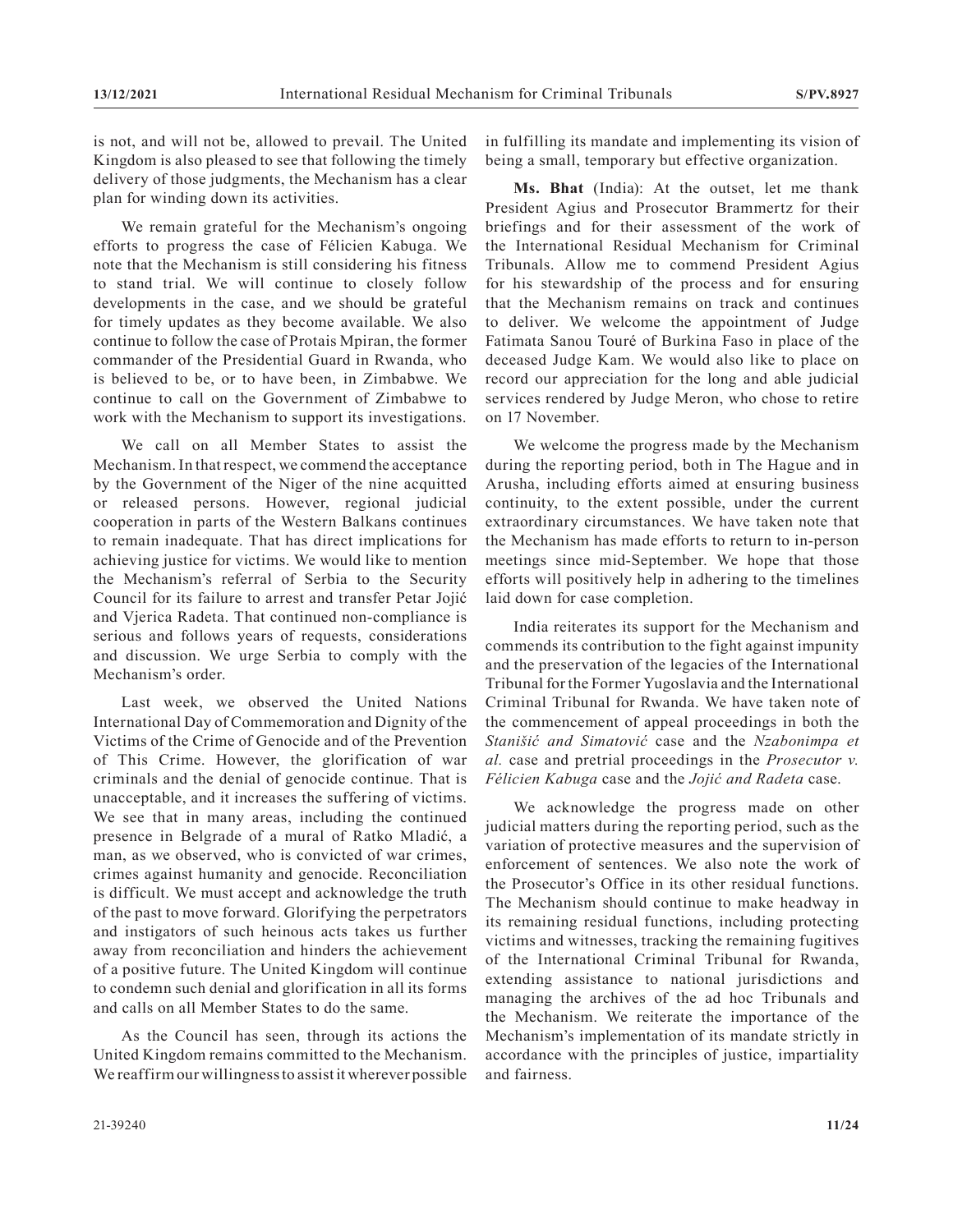It is our collective responsibility to seek justice for victims. That is a humanitarian issue that needs to be addressed with urgency and sensitivity. We welcome the efforts of the Mechanism to further raise the international community's awareness regarding this issue. We take note of the announcement that the President just made, and we appreciate the progress being made with the help of the Government of the Niger on the relocation of nine acquitted persons from Arusha.

In conclusion, we encourage the Mechanism to take the necessary measures to keep the trial and appeal schedules on track and assist, within its mandate, in the capacity-building of national judicial authorities. Finally, I would like to thank the Government of Viet Nam for efficiently steering the work of the Informal Working Group on International Tribunals.

**Ms. Byrne Nason** (Ireland): I want to thank President Carmel Agius and Prosecutor Serge Brammertz for their comprehensive briefings this morning. We are pleased to welcome them both back to the Chamber among us today. We commend and acknowledge the leadership that they have shown in guiding the International Residual Mechanism for Criminal Tribunals through this difficult period, marked by the pandemic, with significant progress made in judicial proceedings over the reporting period.

In particular, we note the decisions in the *Mladić* case and the judgments in the *Stanišić and Simatović* and the *Nzabonimpa* cases during the reporting period.

We welcome also the ongoing work to harmonize approaches between the Mechanism's two branches.

I want to welcome President Agius' announcement today that, after many years and his own significant efforts, it has been possible to find a lasting solution for those acquitted and released residing in the Arusha safe house. In particular, I must commend the Niger for facilitating those persons' safe relocation.

States have an obligation to cooperate with the Mechanism in its investigations and prosecutions. However, despite the many instances of positive cooperation with the Mechanism demonstrated by Member States such as the Niger and by regional organizations, as well as the provision of assistance by the Mechanism to national jurisdictions, the Security Council's call on States to intensify their cooperation with and provide all necessary assistance to the Mechanism to achieve the arrest and surrender of all remaining fugitives remains outstanding.

In particular, Ireland remains deeply concerned that following the Mechanism's referral of Serbia to the Council, due to non-cooperation in the surrender and arrest of Mr. Jojić and Ms. Radeta, no action has been taken by Serbia. We call on Serbia and all States to fulfil their obligations under international law, cooperate fully with the Mechanism and assist in its efforts to arrest and surrender the remaining fugitives. Those who commit atrocity crimes must be brought to justice. Ending impunity is imperative to sustaining peace and stability in the region.

Last Thursday, the United Nations marked the International Day of Commemoration and Dignity of the Victims of the Crime of Genocide. Ireland strongly supports the Mechanism's role as a preventative tool against future acts of violence. The Mechanism contributes to prevention by ensuring justice for those crimes within its remit and establishing facts, but also through its commitment to promoting education and remembrance in the fight against genocide ideology.

The Prosecutor's reports (see S/2021/694) underline that genocide ideology continues to present risks to international peace and security. We repeat our firm view that the denials of genocide and the glorification of convicted war criminals must be consistently challenged and condemned.

Ireland remains steadfast in its commitment to international criminal justice, ensuring accountability and achieving justice for victims and survivors. Never forgetting the victims and survivors in Rwanda and the former Yugoslavia, we will continue to support the work of the Mechanism and its role in ensuring that perpetrators of atrocity crimes are held to account.

**Mrs. Dime-Labille** (France) (*spoke in French*): I thank President Agius and Prosecutor Brammertz for their report (see S/2021/694) and briefings. I also thank Judge Meron, at a time when he has decided to dedicate himself to other duties, for his contribution to international criminal justice over the past decades.

France reiterates its full support for the Mechanism and its work in the fight against impunity and the preservation of the legacy of the International Criminal Tribunal for the Former Yugoslavia and the International Criminal Tribunal for Rwanda (ICTR).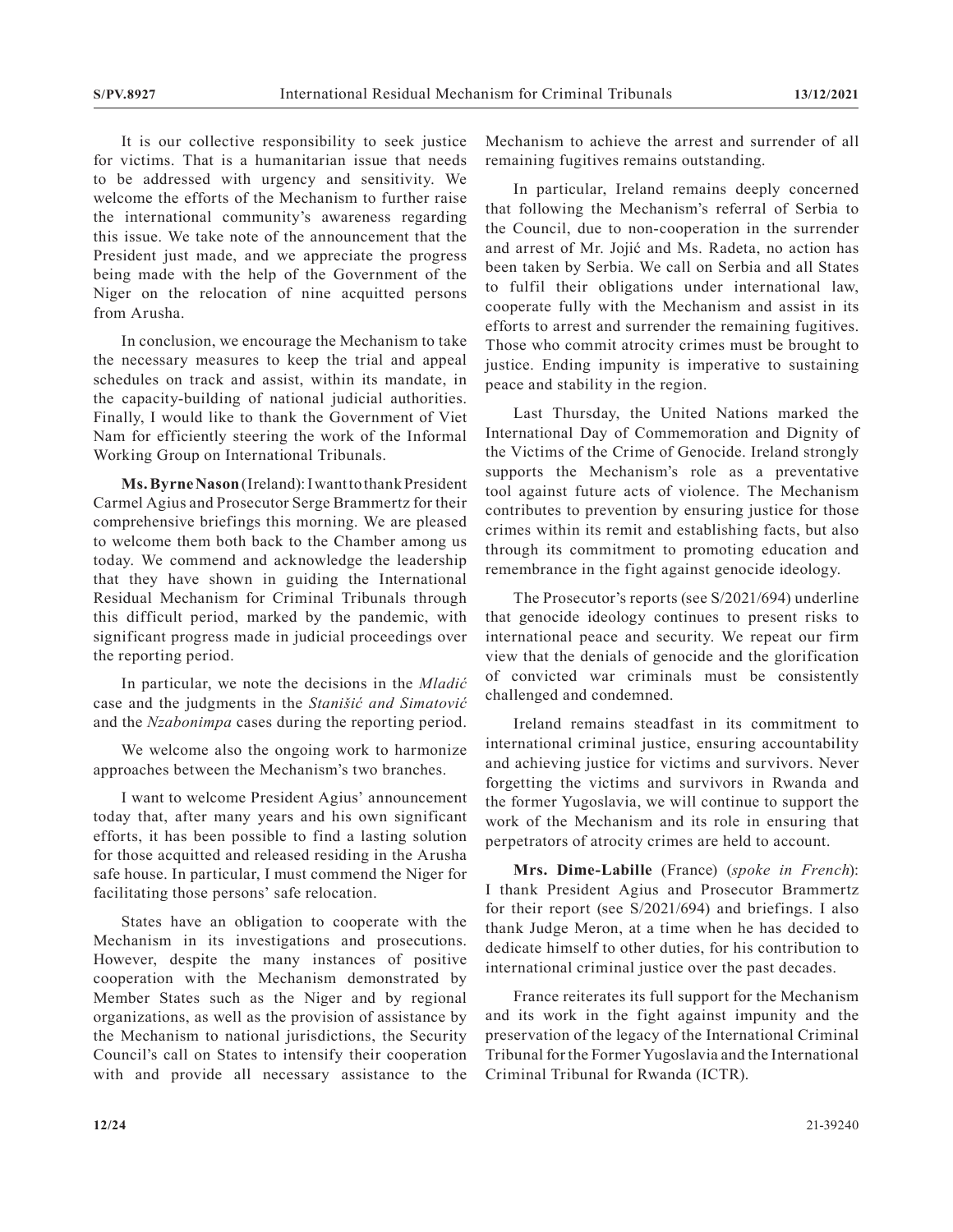The year 2021 has been decisive. Under difficult circumstances, the Mechanism was able to continue its work and make concrete progress, which testifies to its relevance and effectiveness. The Security Council must support its work.

The three decisions of June 2021 were long-awaited. The decisions to be taken in 2022 are even more so. I refer to the appeals in the *Stanišić and Simatović* cases, as well as *Nzabonimpa et al*. I refer also to the trial in the *Kabuga* case, which will be another important milestone for the victims and for national reconciliation in Rwanda. In order to conclude those trials, as well as the other pending proceedings, the Mechanism must have adequate financing and qualified personnel.

France once again urges all States to cooperate fully with the Mechanism, in accordance with their international obligations, and to support its activities. We take this opportunity to thank the Niger for the decision to fully cooperate with the Mechanism and admit nine people who were under the jurisdiction of the Mechanism. On the other hand, we regret that a number of partners still refuse to cooperate despite the repeated calls by the President of the Mechanism, the Prosecutor and many Member States relayed through the Council. It is essential that the last fugitives indicted by the ICTR be brought to justice. The death of the alleged perpetrators of the most serious crimes cannot be considered justice for the victims.

With regard to the cases referred to national courts, France reaffirms its full commitment to bring the *Bucyibaruta* case to an end within a reasonable time frame. The trial of this case is scheduled to take place in the Court of Assizes between 9 May and 1 July 2022. France's objective is to ensure that no crime of genocide goes unpunished.

In conclusion, we would like to emphasize that the work of the Mechanism is not limited to judicial activities. The protection of the more than 3,000 witnesses is of paramount importance and we commend the work of the of the Kigali and Sarajevo branches in that regard. Similarly, the work of remembrance is also essential to reconciliation.

We remain deeply concerned about the denial of crimes and the glorification of génocidaires and war criminals condemned by international criminal tribunals following the conclusion of impartial and independent trials.

Finally, I would like to thank Viet Nam for the excellent work completed by the Informal Working Group on International Tribunals.

**Mr. Mills** (United States of America): I thank President Agius and Prosecutor Brammertz for their briefings on the ongoing work of the International Residual Mechanism for Criminal Tribunals to bring perpetrators to justice for the atrocities committed in Rwanda and the former Yugoslavia.

The United States remains deeply grateful for the commitment and hard work of the Mechanism's judges, attorneys and staff in Arusha and The Hague, as well as in its field offices in Kigali and Sarajevo, despite numerous challenges over the past year. We commend their unwavering pursuit of justice for the victims in Rwanda and the former Yugoslavia.

We also join others in expressing the United States' deep appreciation for the long and distinguished service of Judge Theodor Meron, who has retired from the roster of Mechanism judges. Judge Meron's efforts to provide justice and accountability for victims for some of humankind's worst atrocities will always be remembered.

The Mechanism has continued to make important progress over the reporting period, despite the persistent impact of significant coronavirus disease restrictions. We commend its continued commitment to fulfilling the goals the Security Council set out for the Mechanism at the time its establishment as a lean, temporary and efficient body. We appreciate the ongoing efforts to expeditiously complete the remaining trials and appeals, to locate and arrest the remaining fugitives indicted by the International Criminal Tribunal for Rwanda and to assist national jurisdictions prosecuting international crimes committed in the former Yugoslavia and Rwanda.

The Mechanism has taken significant steps to realize those collective objectives over the past year and we are grateful for the years of work performed by the Mechanism in carrying out justice. That work has clearly manifested itself in several achievements, including the decision affirming Ratko Mladić's conviction; the thorough work of the Mechanism in the *Stanišić and Simatović* cases; and the four convictions for witness interference in the *Nzabonimpa et al.* contempt case. Taken together, those judicial actions move us closer to securing justice for the victims of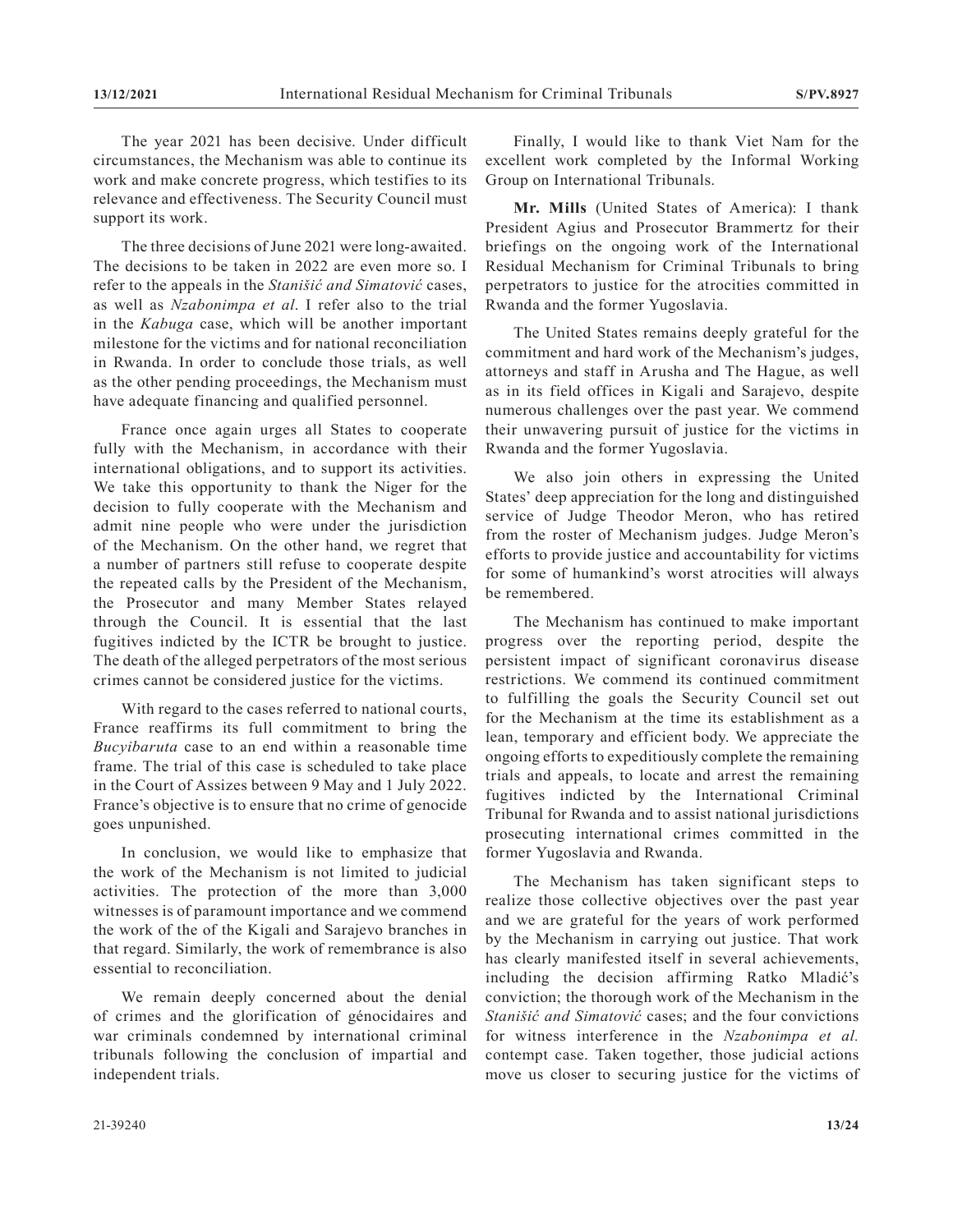those horrific crimes, their families and communities, and their countries.

Still, we can and must do more to prevent future atrocities and realize the ideals of justice, including by securing the swift apprehension of the remaining six Rwandan fugitives. We join others in calling on Member States that may be harbouring them to cooperate with the investigation. The United States continues to offer a reward of up to \$5 million for information that leads to the arrest, transfer or conviction of the remaining Rwandan fugitives.

In addition, the United States continues to have serious concerns with respect to Serbia's non-cooperation on the arrest warrants for Jojić and Radeta, who have been charged with witness interference. Serbia has a legal obligation to cooperate with the Mechanism and we call on it to execute the arrest warrants without further delay. Contempt cases are a critical aspect of the Mechanism's work and are equally deserving of our attention in order to uphold the rule of law.

We also note that as long as some continue to engage in the dangerous fiction of genocide denial, to protect memorials that honour those responsible for genocide and other crimes and to stoke ethnic division, we risk the recurrence of those horrific crimes. A critical part of the efforts to ensure non-recurrence is the full recognition within domestic systems of international convictions.

We welcome the Mechanism's ongoing engagement with the affected countries and we encourage those national jurisdictions to vigorously pursue accountability for atrocity crimes in order to move beyond the dark and dangerous days of the past. We further encourage those national jurisdictions to explore opportunities for cooperation with one another in order to make justice a reality.

Let me conclude by welcoming the news of the announcement we heard today of the transfer agreement between the Republic of Niger and the United Nations. That is a significant positive step that the United States welcomes and commends.

I also want to take a moment to commend the Mechanism's Registrar for his work, commitment and dedication in that connection. The tireless work of the Mechanism serves as an important reminder to us all that we must recommit to protecting civilians during armed conflict and holding accountable those who commit atrocities. Each of those steps moves us closer to properly and fully honouring the victims' memories.

**Mr. Zenati** (Tunisia) (*spoke in Arabic*): I would like to thank Judge Agius, President of the International Residual Mechanism for Criminal Tribunals, and Prosecutor Brammertz for their briefings and for the most recent report (see S/2021/694) submitted in accordance with resolution 1966 (2010).

I would also like to take this opportunity to commend Viet Nam for its excellent chairmanship of the Informal Working Group on International Tribunals over the past two years.

At the outset, Tunisia emphasizes once again its support for the Mechanism's mandate for combating impunity for the most serious crimes and deterring their perpetrators. The revitalization of international criminal justice through the Security Council's establishment of the two ad hoc Tribunals and the Mechanism has ended a grim era of atrocities and managed to extend peace in areas of conflict in former Yugoslavia and Africa. It is necessary to protect those gains by ensuring accountability and justice for the victims through the Mechanism, with the support of by the Security Council and the international community at large.

That is especially important amid the growing current concern about escalating tensions and extremism, the spread of revisionist ideologies, the glorification of war criminals and genocide denial. Tunisia stresses that establishing the truth and keeping remembrance alive, as well as providing stronger guarantees for the non-recurrence of violations in the future, constitute pillars of sustainable peace and comprehensive reconciliation among countries and affected communities. It is also necessary to enhance early-warning efforts and promote accountability and the rule of law if we are to take decisive and pre-emptive action against those revisionist ideologies.

My country expresses its satisfaction with the efforts of the President of the Mechanism to increase the efficiency, effectiveness and transparency of the Administration and the judicial workload, in accordance with relevant recommendations and mandates and in keeping with the Security Council's vision of the Mechanism as a small, temporary and efficient structure whose functions and size will diminish over time.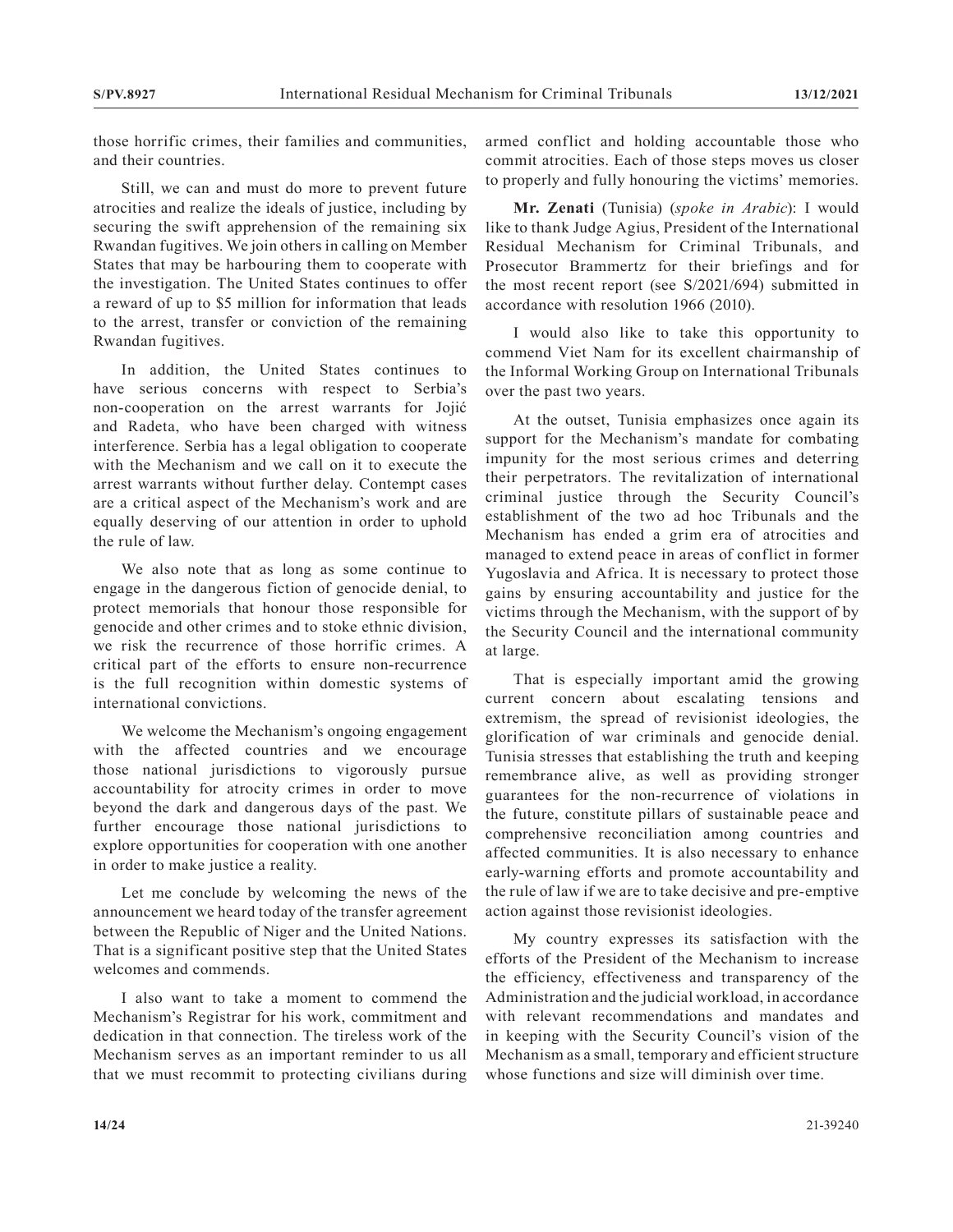We also support the proposal to streamline the report submitted to the Council in order to facilitate its supervisory functions with respect to the work of the Mechanism. We welcome the progress made in the Mechanism's work as reflected in its issuance of three judgments within established timelines during the reporting period, despite the many ongoing challenges and restrictions of the coronavirus disease pandemic.

We take note of the challenges and complexities related to the trial proceedings of Félicien Kabuga. We reaffirm that once the standards of the rule of law are met, the holding of Kabuga's trial in Arusha would be an important step towards achieving justice for the victims and affected communities.

We also commend the Niger's initiative to accept the transfer of eight persons from Arusha pursuant to resolution 2529 (2020) with a view to finding lasting solutions to benefit the Mechanism and the individuals concerned. We also commend the work of the prosecution to enhance its capacity and create more structured working methods, in line with its continued international commitment to track fugitives, wherever they are, or to determine their fate, as well as to search for those missing and to empower and promote national jurisdiction. We stress that the Mechanism must continue to rely on States' full and expeditious cooperation and assistance so that the remaining six fugitives do not escape justice.

In that regard, we welcome the Prosecutor's visits to the States concerned, as well as his purposeful interaction with their authorities to advance the operational coordination and cooperation requests and ensure the arrest and surrender of the accused. We think that the work of the Prosecutor would be more effective if undertaken in tandem with regional and subregional judicial cooperation and coordination. Requests for cooperation should be extended in the context of political dialogue and bilateral relations between the States concerned.

In conclusion, we understand that international justice is costly and protracted. We therefore urge the Mechanism to continue to plan and streamline its work in order to conduct its business within reasonable timelines and to coordinate the work of its branches and subsidiary bodies in an efficient, professional and flexible manner in advance of the Council's upcoming review of the Mechanism next year, which would enable

international justice to continue its steady progress towards achieving its noble goals.

**Ms. Prince** (Saint Vincent and the Grenadines): I would also like to thank Judge Agius and Prosecutor Brammertz for their very comprehensive briefings (see  $S/2021/694$ ). SEP Saint Vincent and the Grenadines reaffirms its unwavering support for the International Residual Mechanism for Criminal Tribunals, which remains an essential pillar of the international criminal justice system. The Mechanism serves a critical role in the fight against impunity for mass atrocity crimes and continues to contribute significantly to national reconciliation.

Furthermore, its effective and efficient work in other practical aspects, such as witness support and protection, the monitoring of cases referred to national jurisdictions, the preservation of archives and the provision of multifaceted assistance to Member States, cannot be overstated.

We are pleased to note that the Mechanism was able to deliver three judgments in June, keeping its caseload on track. That is indeed a notable accomplishment and certainly speaks to the tireless efforts and dedication of the staff and judges of the Mechanism, despite the challenges resulting from the ongoing global pandemic. We applaud the Mechanism's commitment to operational continuity while still ensuring the health and safety of staff, witnesses and persons in detention.

We also commend the Mechanism's commitment to meeting the Secretary-General's gender parity goals among staff, which is necessary to create and ensure a more diverse and inclusive environment. We are, however, dismayed that the number of women judges now stands at only seven out of 25.

It is our hope that Member States will keep the current composition of the roster in mind when nominating future candidates.

The Security Council's vision of "a small, temporary and efficient structure, whose functions and size will diminish over time" (resolution 2529 (2020), *para. 6*) cannot be achieved without international cooperation. In the absence of support and timely assistance from Member States, the search for missing persons whose families still do not know their fate, and the tracking and apprehension of fugitives will be severely impeded. Further, the enforcement of judgments will not be guaranteed, and above all victims will be denied justice.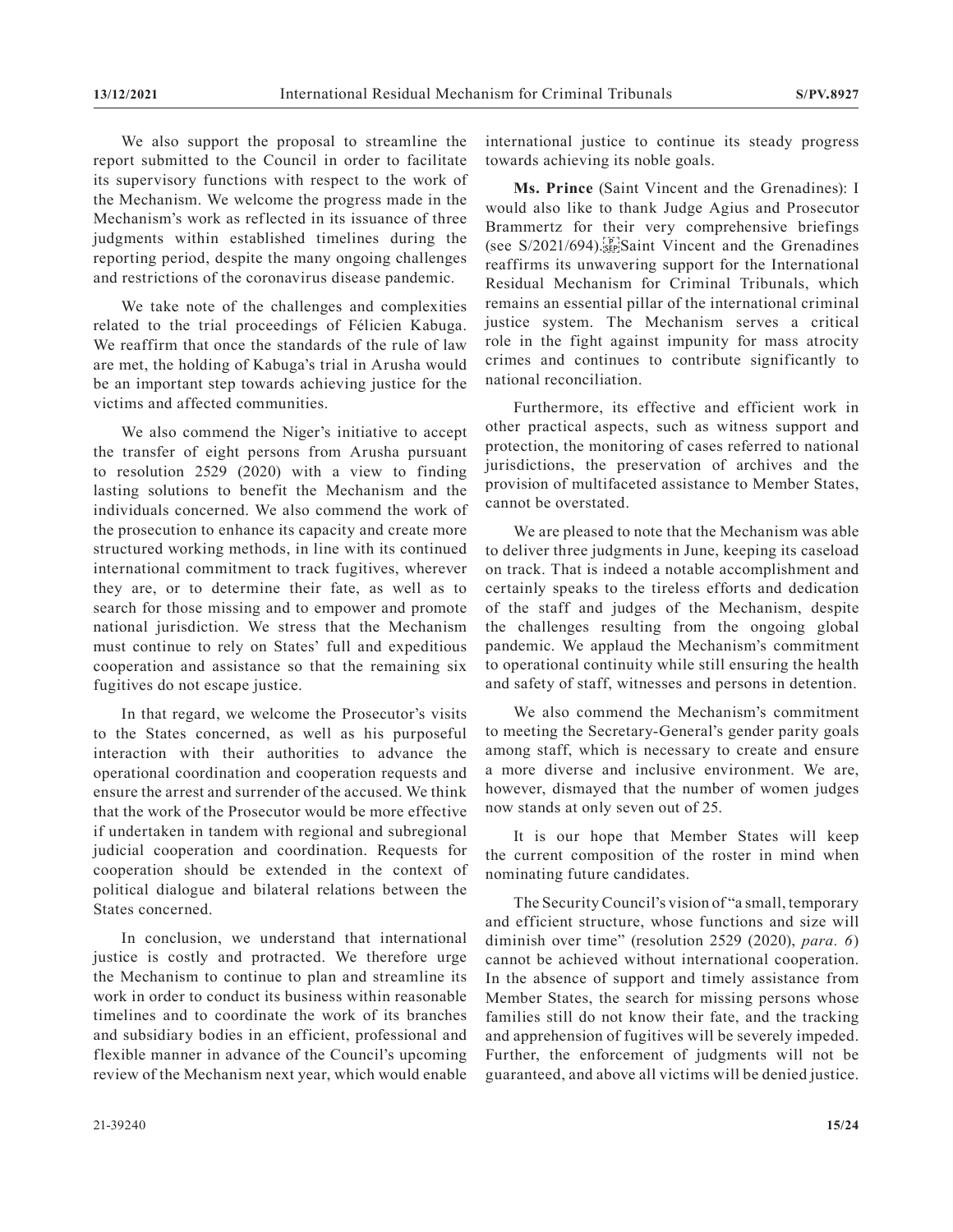Political will is greatly needed, as non-cooperation undermines the administration of justice and the rule of law.

In the context of international cooperation, we welcome the announcement just made with regard to the agreement between the Government of the Republic of the Niger and the United Nations to facilitate the relocation and resettlement of the nine acquitted and released persons who have resided in Arusha, Tanzania for some time. We wish to commend the Republic of the Niger for its assistance and cooperation, and we recognize and commend the efforts of Registrar Abubacarr Tambadou, which have finally resolved this matter and allowed these persons to resettle.

Saint Vincent and the Grenadines emphatically denounces all forms of genocide denial and the glorification of convicted war criminals. Genocide denial promotes dangerous ideologies, impedes the fight against impunity and hinders reconciliation. It further delegitimizes and shows wanton disregard for the suffering of victims of horrendous crimes, for which the facts have been incontrovertibly determined. The recognition, education and remembrance of painful periods in history are critical to preventing the re-emergence of hateful rhetoric and to ensuring that such crimes are never repeated.

We must remain committed to the pursuit of international justice. Accordingly, we urge Member States to intensify their cooperation with the Mechanism in the quest for accountability and the strengthening of the rules-based international system.

**Mr. Aalia** (Norway): I would like to thank Judge Agius and Prosecutor Brammertz for their thorough reports to the Security Council, transmitted by the Secretary-General in document S/2021/694, and for their briefings today. I also welcome the representatives of Bosnia and Herzegovina, Croatia, Rwanda and Serbia to the Council.

Let me at the outset reaffirm Norway's strong support for the International Residual Mechanism for Criminal Tribunals, which diligently implements the important mandate given to it by the Security Council. Let me also stress that Security Council decisions must be adhered to. Non-cooperation undermines the Mechanism, undermines the Council and undermines international law.

The fight against impunity for the most serious crimes is a central element of Norway's foreign policy. We were a staunch supporter of the International Tribunal for the Former Yugoslavia and the International Criminal Tribunal for Rwanda (ICTR) since their establishment in the early 1990s, and now, we are a staunch supporter of the Residual Mechanism.

Norway commends the Mechanism's high level of activity during the reporting period. We note significant judicial activity and a series of visits and meetings to advance the cases on which it is working, including the delivery of judgments in the *Stanišić and Simatović* re-trial and in the contempt case of *Nzabonimpa et al*. We take note that both cases are now in the appeals phase.

Furthermore, we note that pre-trial preparations have been advancing in the case against Kabuga. However, we do regret the lack of progress in the *Jojić and Radeta* case, and once again strongly urge Serbia to cooperate fully with the Mechanism. At the very least, its lack of action more than two decades after the Balkan wars sends the international community the wrong message. The Mechanism is of course dependent on the cooperation of Member States in order to fulfil the mandate the Security Council has provided to ensure accountability and justice for the victims. And we urge Member States to fulfil their obligations in this regard.

As the successor of two International Tribunals — for the former Yugoslavia and for Rwanda — the Mechanism must carry out and eventually complete the work related to both situations. We note the announcement of Judge Agius and applaud the fact that there seems to be a good solution for the long-lasting difficult situation of the persons who have been in a safe house in Arusha. We also commend the Niger's very helpful role in this arrangement.

Norway also greatly appreciates the Office of the Prosecutor's work to account for the remaining fugitives indicted by the ICTR. However, we are concerned by the reported lack of timely and effective cooperation from Member States, which is preventing the achievement of successful results. We again urge all States to fully cooperate with the Mechanism and arrest and surrender all remaining fugitives. The Council should also assume its responsibility by considering every possible measure to facilitate the arrest and surrender of those wanted by the Mechanism.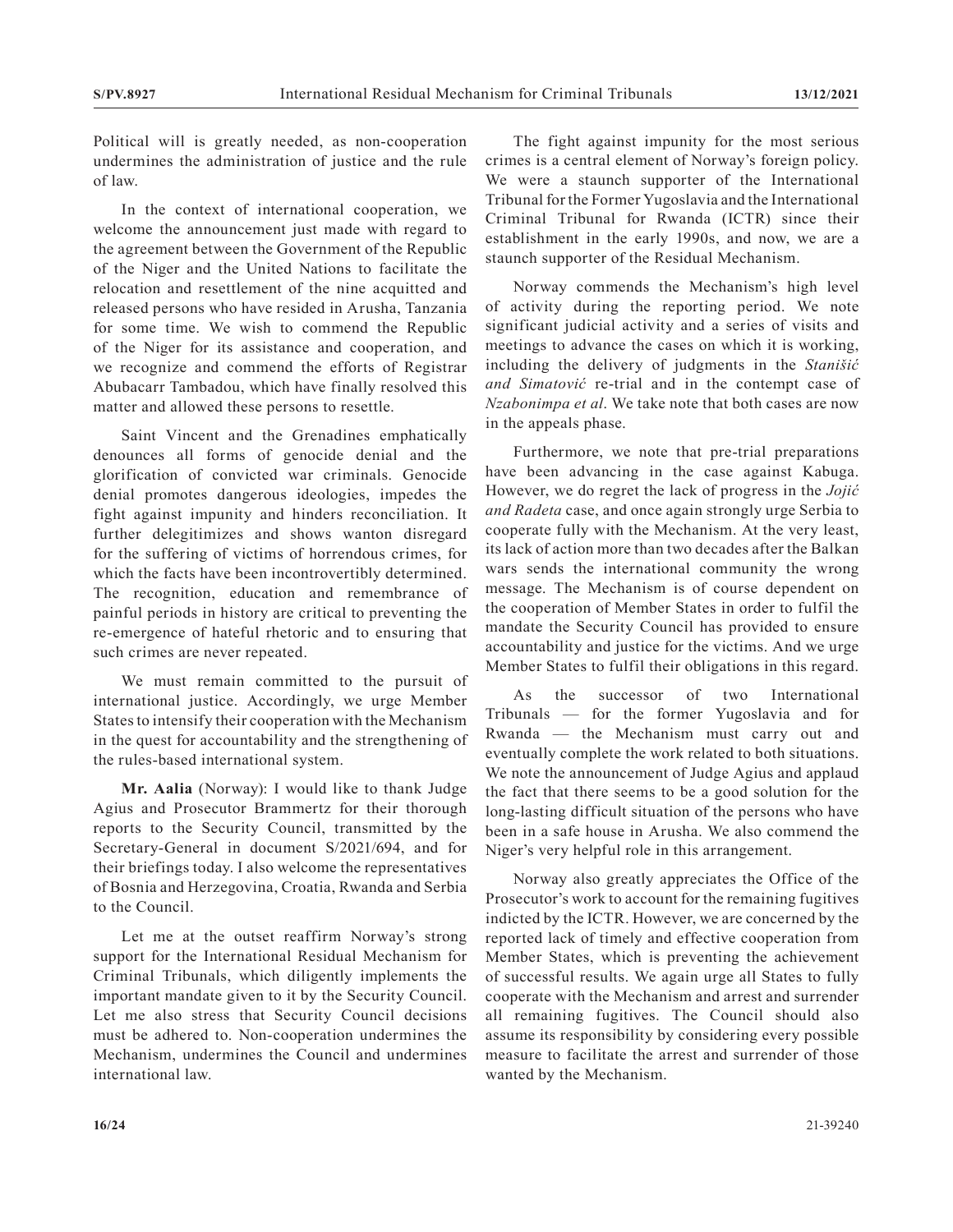In closing, let me thank Judge Theodor Meron, who recently stepped down from the Residual Mechanism, for his long and committed service to the Mechanism and to the International Criminal Tribunals before that. I also want to convey, through President Agius, a welcome to Judge Fatimata Sanou Touré of Burkina Faso to the roster of judges.

**Mr. Gómez Robledo Verduzco** (Mexico) (*spoke in Spanish*): Like the other delegations that have taken the floor before me, I would like to thank Judge Carmel Agius and Prosecutor Brammertz for their detailed reports, as transmitted by the Secretary-General in document S/2021/694. I welcome, of course, the presence among us of the representatives of Bosnia and Herzegovina, Croatia, Serbia and Rwanda.

Mexico also welcomes the progress reported in the ninth report of the Mechanism. Taking into consideration the restrictions imposed by the pandemic, as well as other unforeseen circumstances, such as the death of a judge, reaching rulings in three cases is a very significant achievement. The commitment of the judges, the Prosecutor's Office, the Office of the Registrar of the Mechanism and the overall team has been crucial in making these results possible.

I highlight the confirmation of the judgment in the *Mladić* case in June. The conclusion of this case is proof that, when it comes to mass atrocities, there is no room for impunity, despite the time and challenges to arrest and subsequently try those responsible. With that in mind — and recalling that just last week we commemorated the seventy-third anniversary of the adoption of the Convention on the Prevention and Punishment of the Crime of Genocide and the anniversary of the Universal Declaration of Human Rights — we must reaffirm our faith in accountability as a fundamental pillar for reconciliation and rebuilding the social fabric. All the resources we invest in this are fully justified, but they will always be insufficient in the face of the unspeakable suffering endured by the victims and their families.

With regard to the other two judgments rendered in the reporting period, we note the outcome in the *Nzabonimpa* and *Stanišić and Simatović* cases, as well as the ongoing appeals. Similarly, we note the progress in the *Félicien Kabuga* case and will remain attentive to the commencement of the trial. The progress that has already been made is a very positive sign for the victims of the genocide in Rwanda.

With respect to contempt, like most Council members, we express our deep concern about the repeated failure to comply with the arrest and surrender warrants issued in the *Jojić and Radeta* case.

We reiterate that cooperation is mandatory, so that the failure to comply with the requirements of Security Council resolution 1966 (2010) is unacceptable. One cannot claim in one case that the situation in the territory of the former Yugoslavia demands full compliance with the Council's rulings and at the same time ignore other resolutions for which compliance forms part of the reparations due to the entire international community in general and to the victims in particular.

With regard to cooperation, we underline the importance of redoubling efforts aimed at the location, arrest and prosecution of the remaining fugitives. As mentioned earlier, that is a priority if the Mechanism is to be able to complete its residual functions and those cases are not to go unpunished.

On a positive note, we welcome today's announcement of the agreement reached with the Niger on the relocation of persons in Arusha. We thank the Niger for its willingness to cooperate and its profound sense of solidarity.

Finally, we stress that, 11 years after the adoption of resolution 1966 (2010), the Mechanism continues to fulfil its mandate. Therefore, Mexico will support the efforts of the Fifth Committee to ensure that the Mechanism's budget is not unduly affected. The provision of justice should not be subjected to criteria of efficiency and savings motivated by narrow and bureaucratic concerns.

**The President** (*spoke in French*): I shall now make a statement in my capacity as the representative of the Niger.

Allow me first to thank the President and the Prosecutor of the International Residual Mechanism for Criminal Tribunals for their briefings (see S/2021/694).

The Niger congratulates the Mechanism for all the activities it has been able to carry out and the progress made in the implementation of its mandate, despite the restrictions due to the coronavirus disease pandemic. I would also like to congratulate Ambassador Dinh Quy Dang of Viet Nam, as Chair of the Informal Working Group on International Tribunals, for having successfully led the Group's work for the past two years.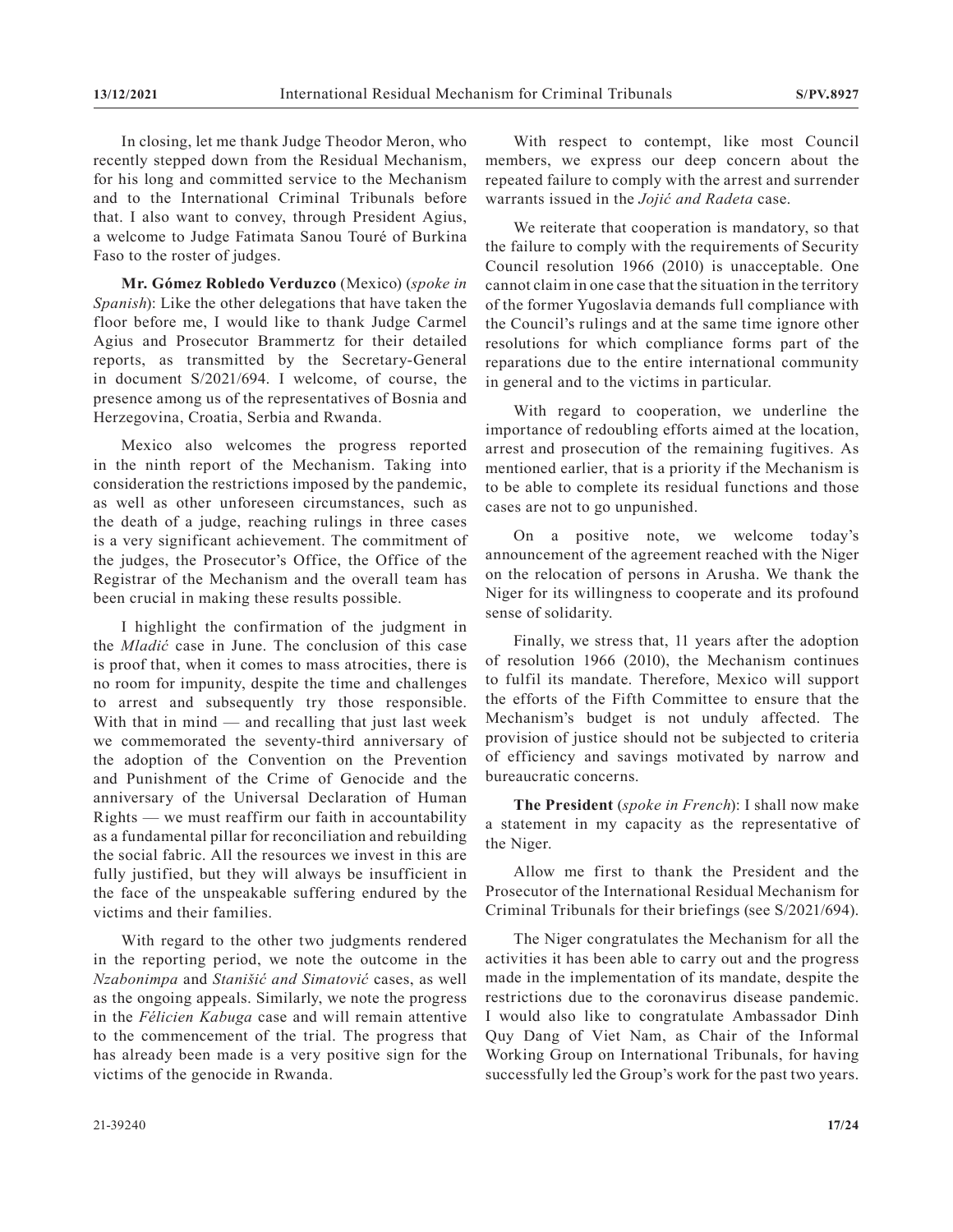I would like to welcome the representatives of Rwanda, Bosnia and Herzegovina, Croatia and Serbia to our meeting today.

My delegation also wishes to reiterate its condolences to the President of the Mechanism following the tragic death of Judge Gberdao Gustave Kam of Burkina Faso, to whom we pay tribute for his remarkable contribution to international criminal justice. We wish his compatriot, Mrs. Fatimata Sanou Touré, every success following her recent appointment by the Secretary-General of the United Nations.

The Mechanism's efforts to deliver justice are commendable and we call for their further consolidation, ensuring respect for the rights of those subject to trial, time limits and procedural guarantees. My delegation also welcomes the regular inspections of the two detention centres in Arusha and The Hague by the International Committee of the Red Cross, which is responsible for ensuring the proper application of the rules governing the Mechanism and respect for international standards.

The Niger is pleased to acknowledge that the Mechanism is in a position to fully support its remaining activities for the year of 2021 and calls on the Security Council, in coordination with the General Assembly, to allocate sufficient resources to enable it to fulfil its mission.

It should be recalled that Council resolution 1966 (2010) urges States to cooperate with the Mechanism in the execution of its arrest warrants so that the acts of persons who have committed crimes of genocide do not go unpunished. My delegation welcomes the signing on 15 November of an agreement between the Niger and the United Nations on the transfer of persons released or acquitted by the International Criminal Tribunal for Rwanda or the International Residual Mechanism for Criminal Tribunals.

We also encourage all awareness-raising and educational activities to make the legacy of the International Criminal Tribunal for the former Yugoslavia known to the affected communities and to younger generations in the region.

The challenges related to the judicial proceedings faced by the Mechanism, such as lack of cooperation or denial of genocide, are a real challenge that we must all address. The Niger condemns such attitudes and encourages instead education and a culture of remembrance as key instruments in combating the ideology of genocide in order to foster reconciliation and peacebuilding.

My delegation calls for capacity-building for the officials of the States concerned in order to emphasize the principle of complementarity and the assumption of responsibility by national authorities.

In conclusion, the Niger calls on the Mechanism to continue its efforts to implement the remaining recommendations made by the Office of Internal Oversight Services in previous assessments. We express our support for the President and the Prosecutor and their teams for their continued commitment.

I resume my functions as President of the Council.

I now give the floor to the representative of Bosnia and Herzegovina.

**Mr. Alkalaj** (Bosnia and Herzegovina): At the outset, please allow me to congratulate you, Sir, for assuming the presidency of the Security Council for this month. We wish you every success in performing your duties during your presidency in the ongoing specific circumstances caused by the coronavirus disease (COVID-19) pandemic

I would also like to thank the President of the International Residual Mechanism for Criminal Tribunals (IRMCT), Judge Carmel Agius, and the Prosecutor of the International Residual Mechanism for Criminal Tribunals, Mr. Serge Brammertz, for their respective reports (see S/2021/694) and for today's comprehensive briefings.

We are grateful that the Mechanism continued to make progress in its work during the period between the previous two Security Council sessions on this topic (see S/PV.8790 and S/2020/602) and continues to function in spite of the pandemic. We take note of the continued progress made by the Mechanism in fulfilling the remaining activities of the International Tribunal for the Former Yugoslavia. We commend the IRMCT for its efficiency in bringing all of its unfinished cases to a close in spite of its reduced resources during the pandemic.

The COVID-19 pandemic continued to have a serious impact on the actions and activities of the International Residual Mechanism, as well as those of the judicial authorities in Bosnia and Herzegovina, between the previous two sessions of the Security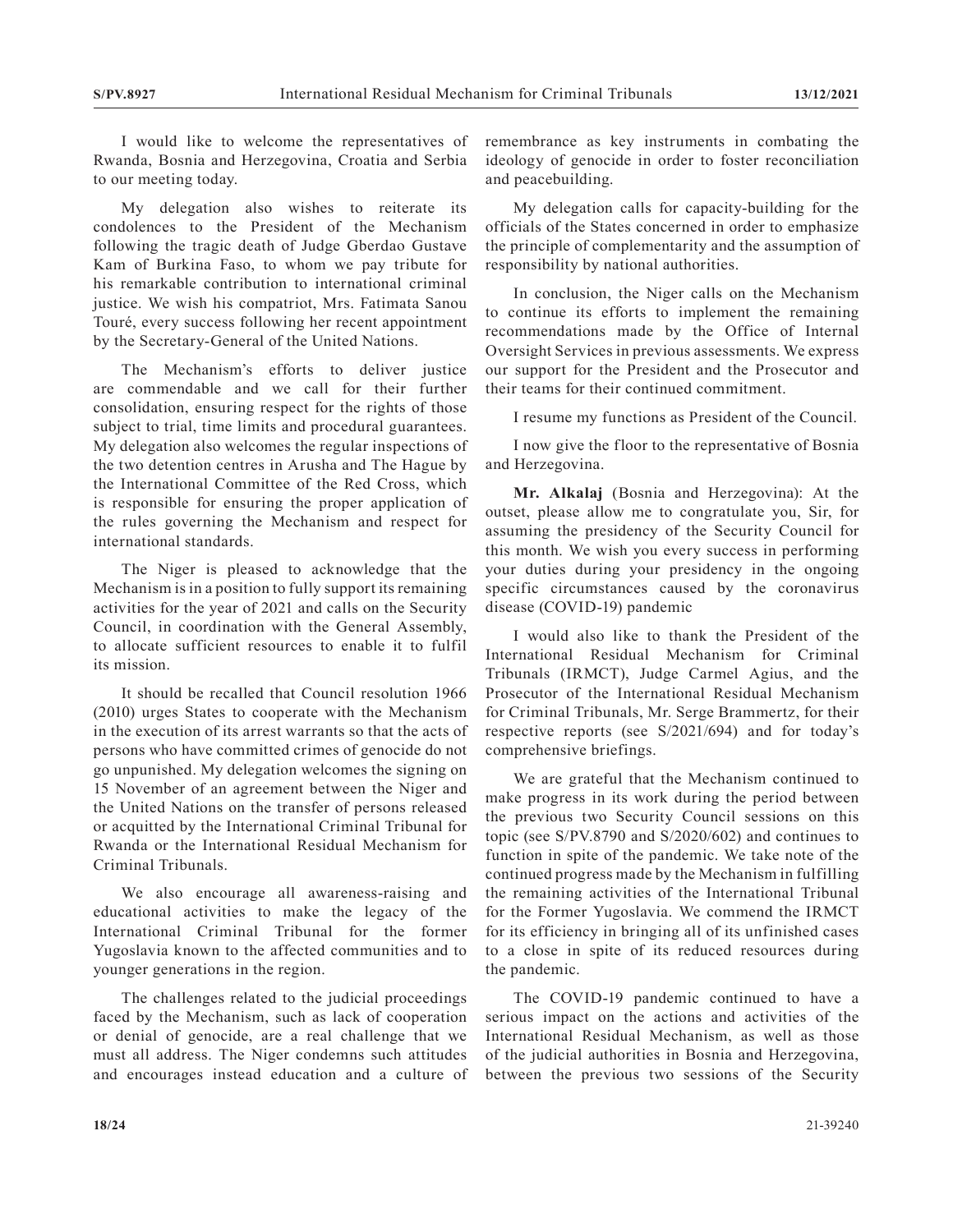Council on the topic. We are aware of the challenges that the pandemic has posed for the national prosecutors of war crimes in Bosnia and Herzegovina. The work of the Prosecutor's Office and the work of the Court of Bosnia and Herzegovina, which deal primarily with the unfinished and most complex cases of war crimes, was particularly affected.

I hereby inform the Council that the judicial authorities in Bosnia and Herzegovina are taking all necessary measures to implement the revised strategy for work on war crimes cases, as adopted in September 2020 by the Council of Ministers of Bosnia and Herzegovina. One of the first and most important goals of that strategy is to conclude all unresolved war crimes cases as soon as possible. To that end, the judicial authorities in Bosnia and Herzegovina are working to resolve all open war crimes cases at different levels in Bosnia and Herzegovina.

Let me stress that all potential perpetrators of war crimes must be prosecuted for their personal or command responsibility. In accordance with the revised strategy, judicial authorities should unify court practices in order to strengthen trust in the judicial system and ensure the equality of all citizens before the law. The strategy's implementation will send a strong message that impunity will not and must not be allowed.

The judicial authorities in Bosnia and Herzegovina will make every effort to prosecute all outstanding and unresolved war crimes cases, especially those with civilian victims, particularly children, women, religious officials and elderly people. In 2021, the Prosecutor's Office of Bosnia and Herzegovina has issued six indictments against nine persons. In the same period, the Court of Bosnia and Herzegovina has confirmed five indictments, and one indictment is still under the consideration. In the same period, the Court of Bosnia and Herzegovina has brought eight judgments. Also, I would like to inform the Council that, in the period between the two relevant meetings of the Security Council, the Prosecutor's Office of Bosnia and Herzegovina has forwarded to the Prosecutor's Offices at the entity level and to the Prosecutor's Office of Brcko district more than 170 different cases for further investigation and prosecution. In that vein, I would like to recall that, according to the official evidence of the Prosecutor's Office of Bosnia and Herzegovina, there are still 67 cases listed as Hague category list A, with 173 suspect persons awaiting prosecution, and the total number of prosecuted and unprosecuted persons

under Hague category list A are 805 persons. The total number of all unfinished investigation cases at the Prosecutor's Office of Bosnia and Herzegovina is 378, against 3,833 perpetrators.

I would like to emphasize again that, as evidenced in their reports throughout the relevant period of operations, the cooperation of Bosnia and Herzegovina with the International Tribunal for the Prosecution of Persons Responsible for Serious Violations of International Humanitarian Law Committed in the Territory of the Former Yugoslavia since 1991 and its successor Mechanism has been stable and complete. Representatives of the Prosecutor's Office of Bosnia and Herzegovina, along with the representatives of the Republic of Serbia, the Republic of Croatia and Montenegro, participated at the regional conference held in Belgrade on 20 and 21 September, with the co-sponsorship of the Office of the Chief Prosecutor of the IRMCT and the United Nations Development Programme. The main goal of the conference was to hold discussions on resolving all unresolved war crime cases, improving cooperation between the countries, mutual legal assistance and review of the obstacles to fulfilling these goals.

We are grateful that the Office of the Prosecutor of the IRMCT continues its engagement with the judicial authorities of Bosnia and Herzegovina and remains committed to providing Bosnia and Herzegovina with full support in assisting, transferring knowledge and applying all lessons learned. We remain committed to contributing actively to the Mechanism's efforts to accomplish its mission. We would also like to reiterate our commitment to its work and to call on all Member States to fulfil all obligations to ensure that the work of the Mechanism continues uninterrupted.

We would like to express our gratitude for the support of the European Union, the Organization for Security and Cooperation in Europe and the United Nations Development Programme in strengthening the human and material resources of judicial institutions prosecuting war crimes and engaged in general capacity-building. I would like to inform the Council that, at the end of last year, one courtroom in the Court of Bosnia and Herzegovina was adapted for hearings with more than five suspects and their defenders, with the help of foreign donors.

I would like to emphasize that Bosnia and Herzegovina remains committed to investigating,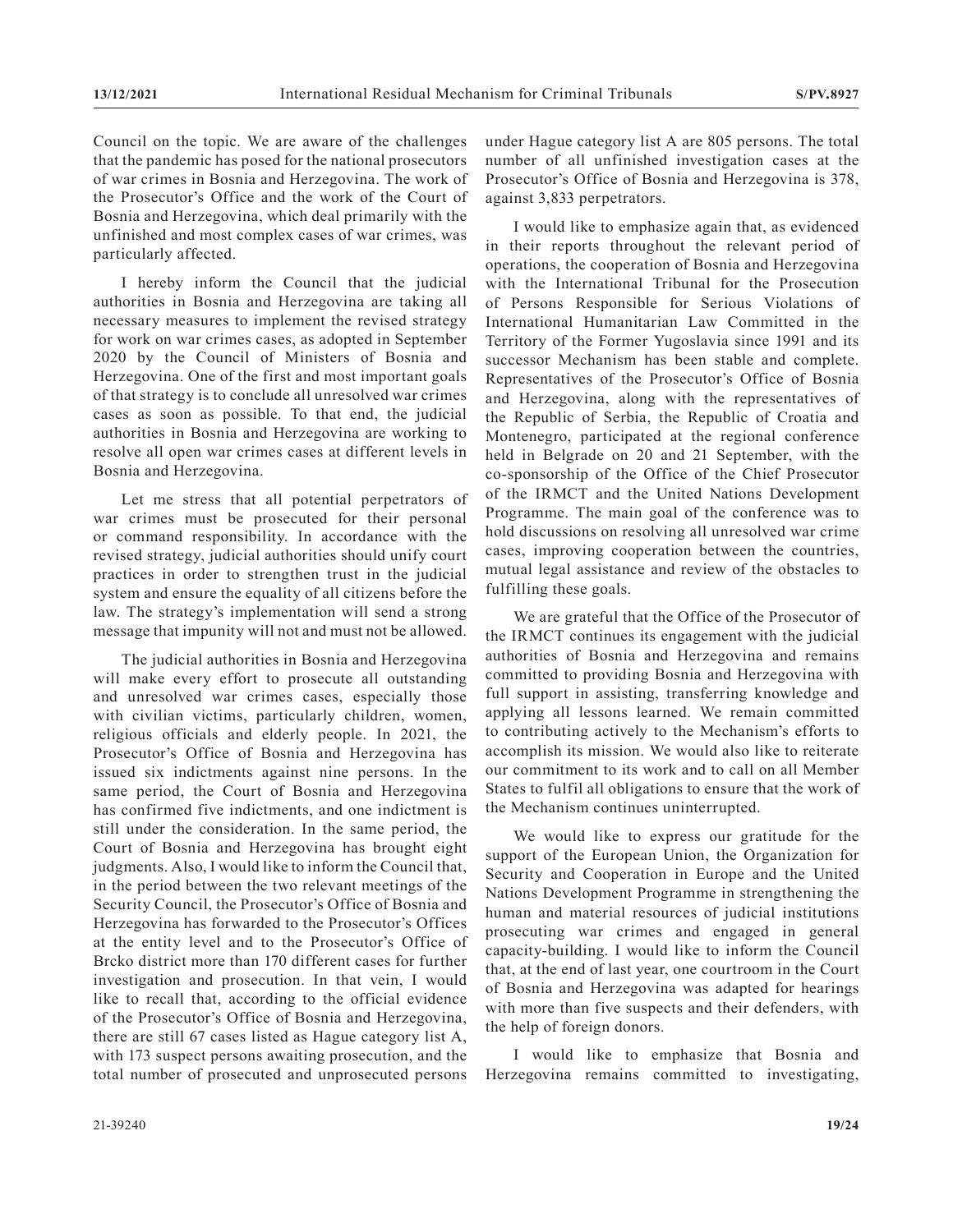prosecuting and punishing all persons responsible for war crimes, regardless of the offender's nationality, ethnicity, religion or political or other affiliation. We would also like to emphasize that witness protection is of the utmost importance in the conduct and operations of all judicial institutions in Bosnia and Herzegovina. That is important for reconciliation and progress in Bosnia and Herzegovina and throughout the Western Balkans.

Cooperation between the institutions of Bosnia and Herzegovina and those of neighbouring countries in the exchange of information is also critical as we continue to search for the more than 6,000 persons who remain missing in Bosnia and Herzegovina. In that vein, I would like to recall that Bosnia and Herzegovina has signed several bilateral agreements with the neighbouring countries, the Republic of Croatia, Montenegro and the Republic of Serbia, strengthening cooperation and exchange of information and evidence. Also, I would like to inform the Council that the meeting between the Acting Chief Prosecutor at the Prosecutor's Office of Bosnia and Herzegovina and the Chief Prosecutor of the Office of War Crimes of the Republic of Serbia was held on 23 November. The central topics of the meeting were cooperation and exchange of information and evidence in war crime cases, as well as the transfer of criminal prosecution cases in which the accused persons are inaccessible to the judiciary as a result of being located in the territory of the other States. Also, the fight against impunity, especially in war crime cases, has been emphasized as an imperative for future cooperation in order to ensure the prosecution of suspects and accused persons, regardless of their nationality or location.

Cooperation with the judicial authorities of the Republic of Croatia has to be improved in the sense that the Croatian Government's decision of 2015 not to comply with requests for mutual legal assistance in cases treated as crimes against humanity has to be withdrawn.

Bosnia and Herzegovina states that there has been no progress in the matter of Novak Đukić and Milomir Savčić, who were standing trial in Bosnia and Herzegovina and fled to Serbia.

I would also like to emphasize that the glorification of war crimes and their perpetrators and the denial of war crimes are unacceptable. Students in Bosnia and Herzegovina are taught differently regarding events

of the recent past, in which war criminals have been glorified as heroes. We would also like to stress that the cases of murals with the portrait of Ratko Mladić in Belgrade will not contribute to reconciliation in Bosnia and Herzegovina and in the Western Balkans region. The punishment of all persons responsible for war crimes and the building of trust in the judicial system are necessary for reconciliation as a significant step of progress in our path towards membership in the European Union, Bosnia and Herzegovina's primary foreign policy goal, which enjoys the broad consensual support of all political parties in the country.

We are fully committed to continuing to strengthen the rule of law, human rights and economic development. We will continue to work to strengthen the justice system in Bosnia and Herzegovina. Stability, progress, mutual trust and cooperation cannot be achieved without full justice.

**The President** (*spoke in French*): I now give the floor to the representative of Serbia.

**Mr. Stevanovic** (Serbia): I thank you, Sir, for the opportunity to speak to the Council on behalf of the Republic of Serbia and to present the most important instances of its cooperation with the International Residual Mechanism for Criminal Tribunals.

At the outset, I would like to recall the decision on the application for early release of Mr. Sreten Lukić, reached by President Carmel Agius on 7 October. We believe that the decision has shown that the efforts made by Serbia have been successful. Our Government issued binding guarantees for the early release of Mr. Lukić, itemized and in accordance with indicated requirements. Furthermore, the final decision reached by the International Tribunal for the Prosecution of Persons Responsible for Serious Violations of International Humanitarian Law Committed in the Territory of the Former Yugoslavia since 1991 (ICTY) was entered in the criminal records of Mr. Sreten Lukić in Serbia. It is evident that Mr. Lukić, as well as the others who requested early release, were closely investigated by other institutions as well, primarily the Office of the Prosecutor of the Mechanism and the Association of Victims and Witnesses. I would like to express our gratitude to President Agius and to present our firm assurances that Serbia will comply with the requirements listed in the aforementioned decision.

I would also like to point out that it is necessary to respond as soon as possible to all requests submitted to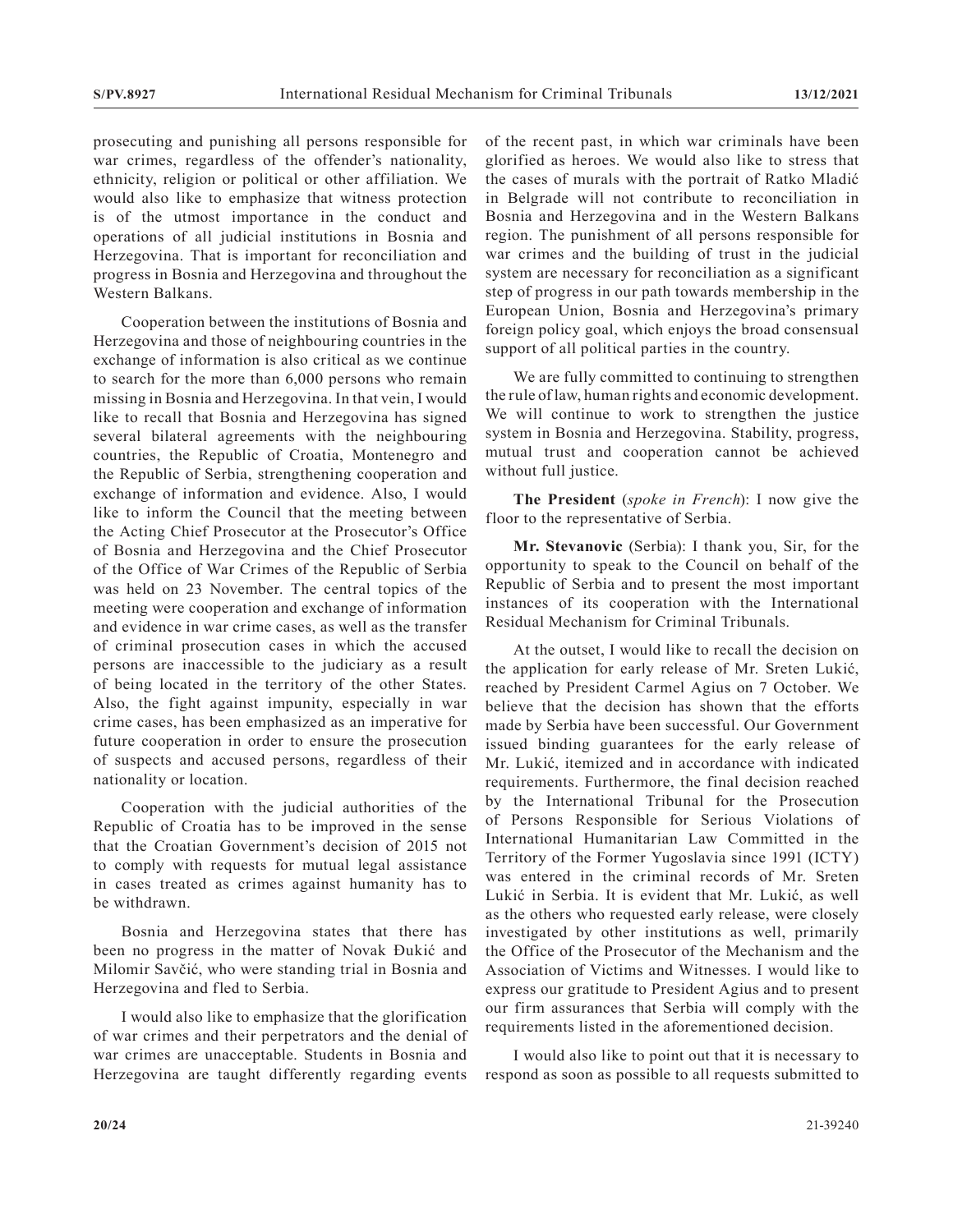the Mechanism by the citizens of Serbia who meet the requirements for early release.

In addition, I wish to emphasize the importance of the meetings between the President and Minister of Justice of Serbia with Chief Prosecutor Serge Brammertz during the reporting period. Being in close contact with Mr. Brammertz and taking into consideration the extraordinary circumstances due to the coronavirus disease pandemic, exceptional results were achieved and almost all the requests that the Office of the Prosecutor presented to the Government of Serbia were responded to.

During the past six months, two judgments have been rendered by the Mechanism, both in June: the second-instance judgment in the case of *Prosecutor v. Ratko Mladić*, and the first-instance judgment in the case of *Prosecutor v. Jovica Stanišić and Franko Simatović*. We would like to request that the humanitarian aspect be taken into consideration when selecting a country in which Mr. Mladić will serve his sentence. We are talking about an elderly individual who suffers from a number of serious health issues. We have seen that, in certain countries, convicted persons are being held in inadequate facilities, in spite of the United Nations Standard Minimum Rules for the Treatment of Prisoners — the Nelson Mandela Rules — and even though formal requirements have been met before the Mechanism for the convicted persons to be handed over to those countries.

I would like to recall Serbia's initiatives, which so far have not been supported either by the Security Council or by the Mechanism. One is our request that the sentences passed by ICTY and the Mechanism be served in Serbia. A large number of the convicted persons who are currently serving their sentences are either of Serbian nationality or citizens of Serbia. I would like to repeat that Serbia is ready to assume the obligations and responsibilities for the sentence-serving of its citizens who were convicted by the Tribunal. We accept international supervision and are therefore ready to offer strong guarantees that the convicted persons will not be released early without corresponding decisions of the Mechanism, in cases in which they are serving their sentence in Serbia.

Another unresolved issue is the fate of the archives of the Tribunal. Serbia has submitted a large number of documents to the Office of the ICTY Prosecutor, defence attorneys and the Trial Chambers of the

Tribunal. Our position is that documents that have been submitted to the Office of the Prosecutor, but have not been used as evidence during ICTY and Mechanism proceedings, should be returned to source institutions. That is extremely important not only because of the responsibility to record the events that happened in the former Yugoslavia in the 1990s, but also because of its enormous volume. We are talking about millions of pages, according to professional assessments.

I wish to address two specific current issues. The first concerns the harassment of convicted persons and witnesses; specifically, two of our citizens who are serving prison sentences are facing harassment by the representatives of the so-called Republic of Kosovo. I am referring to attempts to interrogate Mr. Pavković and to extradite Mr. Đorđević. I take this opportunity to plead with the Security Council not to allow those acts to happen. The doctrine *non bis in idem* is one of the fundamental postulates of the civilized society, and as such can be found in article 7 of the Statue of the Mechanism. We find it unacceptable that they should be tried twice for the same crime, especially by the Provisional Institutions of Self-Government in Pristina.

The second issue is related to threats and intimidation of the witnesses in the *Jojić and Radeta* case. On 3 September, a single Judge reached a decision on the preservation of evidence by special deposition for the purposes of future legal proceedings. The Amicus Curiae Prosecutor was obliged to file an *ex parte* submission, including a list of witnesses whose evidence she seeks to preserve, prior witness statements and a summary of topics for which the proposed witnesses are expected to provide evidence. In September, a team of three individuals arrived in Belgrade, authorized by the Mechanism to assist the Amicus Curiae Prosecutor.

However, on 21 October, one of the witnesses made a request for urgent assistance to our Ministry of Justice. The witness provided a detailed description of an incident that took place on 29 September, involving the aforementioned individuals. The witness stated that he was exposed to threats, blackmail and verbal assaults and that he was ordered to testify against Jojić and Radeta.

Allow me to recall that, back in 2018, a single Judge ordered that the case against Jojić and Radeta be referred to the judicial authorities of Serbia for trial. The Amicus Curiae Prosecutor appealed the decision, based on the issue of witness protection and the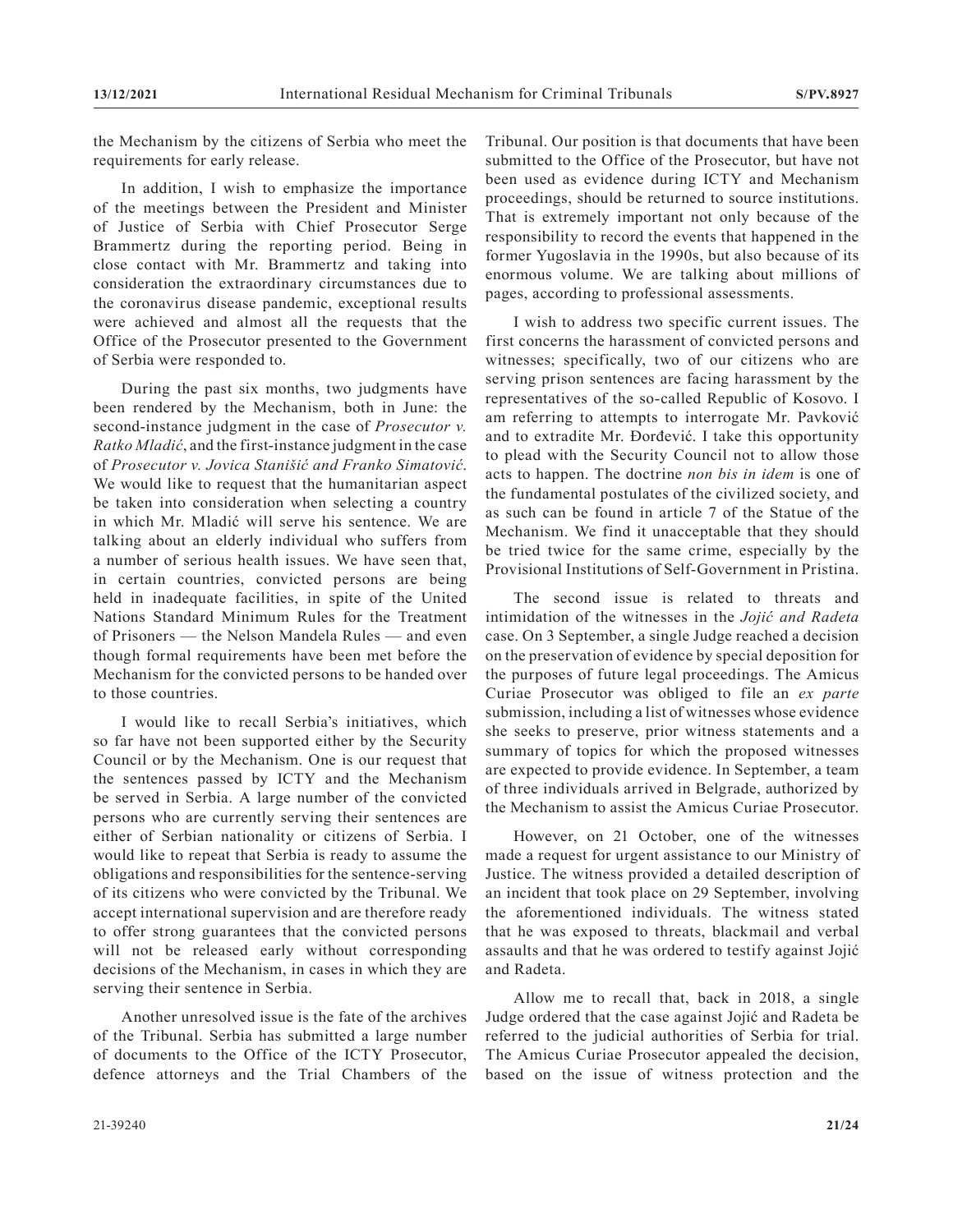witnesses' fears for their own safety and the safety of their families, especially after their cooperation with the Prosecutor. The incident of 29 September entirely devalues the sole foundation of the request that this case be processed before the Mechanism. Such actions of the Amicus Curiae Prosecutor's team must be disclosed and sanctioned.

I would like to emphasize that the commitment of the Republic of Serbia has been demonstrated through years of effort, striving to ensure that all parties responsible for war crimes are brought to justice. Serbia has prosecuted many war criminals before its courts, as well as in cooperation with the ICTY and the Residual Mechanism. Our new national strategy for war crimes proceedings (2021-2016) is aimed at strengthening all mechanisms for combating war crimes impunity, to protect and support victims, to establish the fate of missing persons and to build a social environment of tolerance and reconciliation.

I am confident that the aforementioned objectives will be realized through an efficient implementation of this strategic document, while contributing to resolving other remaining and painful issues from the time of the dissolution of the former Yugoslavia. The burden of armed conflicts and their devastating consequences on citizens, regardless of their nationality, ethnicity or religion, has been obstructing the improvement of good-neighbourly relations and regional cooperation for many years now.

At the same time, in order to continue the process of reconciliation, to foster good-neighbourly relations and to maintain lasting peace and stability in the region of former Yugoslavia, it is essential to invest additional efforts in nourishing the culture of remembrance and dialogue. War crimes proceedings represent one of the especially important issues within our European integration process.

During the reporting period, the Office of the War Crimes Prosecutor of Serbia worked to strengthen cooperation with regional prosecutors. A regional conference of the prosecutors took place in Belgrade on 21-22 September and was supported by the United Nations Development Programme and the Government of the United Kingdom, with the active participation of the representatives of the Offices of the Prosecutors of Bosnia and Herzegovina, Croatia and Montenegro, as well as by the representatives of the Office of the Prosecutor of the Residual Mechanism, presided by

Chief Prosecutor Serge Brammertz. The Serbian and Bosnian Prosecutors met in Sarajevo in November to further discuss cooperation regarding the referral of criminal cases and concrete steps to be taken the near future.

We believe that it can be concluded that the cooperation between Serbia and the Residual Mechanism has been successful. Therefore, we expect that the Security Council will be actively engaged in the matters it has initiated.

**The President** (*spoke in French*): I now give the floor to the representative of Rwanda.

**Mrs. Rugwabiza** (Rwanda): Rwanda congratulates the Niger on assuming the presidency of the Security Council for this month. I thank President Agius and Prosecutor Brammertz for their progress reports and detailed briefings. We commend them for their continued efforts in the execution of the mandate of the International Residual Mechanism for Criminal Tribunals.

We wish to focus our statement on three points: first, the Kabuga trial; secondly, the remaining genocide fugitives who are still at large; and thirdly, the transfer of the nine Rwandans who were in Arusha to a third country.

On the Kabuga trial, we wish to remind the Council that Félicien Kabuga is one of the masterminds of the 1994 genocide against the Tutsi and the only fugitive from the genocide apprehended by the Mechanism since its inception in 2010. After escaping justice for close to three decades, 85-year-old Kabuga was arrested in France in May 2020 and transferred to the Hague Chamber of the Mechanism in October 2020. Today, more than a year later, his trial is yet to start.

We remind the Council of these basic facts to underline that what is at stake is, on the one hand, justice for the victims and survivors of the genocide crimes committed and enabled by Mr. Kabuga in 1994 and, on the other, the performance of the Mechanism, which should be evaluated on its ability to deliver on its core judicial mandate. The priority of the Government of Rwanda and the priority of justice is and should be that the trial should start. We hope that the next report of the Mechanism to the Security Council will comprise and inform us about progress with regard to the substance of the trial of Félicien Kabuga,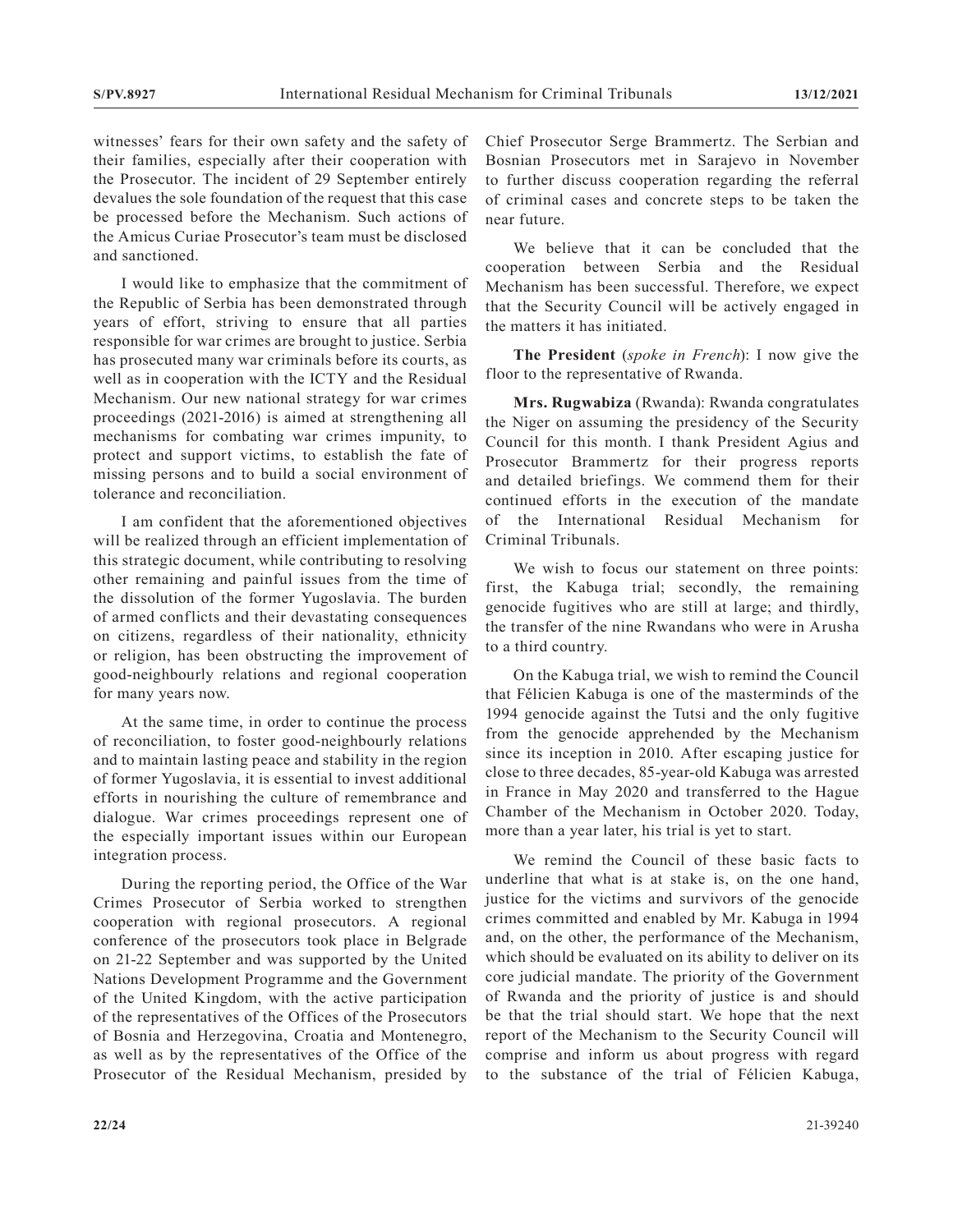instead of detailed explanations about the extended preparatory procedures.

Secondly, on the remaining genocide fugitives who are still at large, I would like to commend the tireless efforts and work of Prosecutor Serge Brammertz and his Office. We note with concern that a number of Member States continue to obstruct international justice by refusing to extend cooperation to the Prosecutor's Office. Once again, we call on all Member States to honour their international legal obligations to extend cooperation to the Office of the Prosecutor of the Mechanism.

As all recall, more than 1.4 million Rwandans were brutally murdered within only three months during the 1994 genocide against the Tutsi. The Government and the people of Rwanda continue to ask themselves what the geostrategic interests of any Member State could possibly be to side with the perpetrators by helping them to hide and escape justice for crimes of genocide committed in Rwanda.

The crime of genocide is imprescriptible. Rwanda will continue the search for justice for the victims and the survivors if only for two reasons: to reaffirm the dignity of the lives of those exterminated during the genocide and to hold the perpetrators accountable for their crimes and prevent them from spreading their genocide ideology beyond Rwanda's borders.

Thirdly, regarding the transfer of the nine Rwandans who were living in a safehouse in Arusha to a third country, we take note that eight of the nine Rwandan citizens have now been transferred to the Niger. Rwanda was surprised not to have been notified by either the Mechanism or the host country about the transfer of those nationals of Rwanda. We would appreciate clarification from the principals of the Mechanism, in the appropriate General Assembly Committee, on whether the transfer, settlement and living costs of the transferred Rwandan nationals — who, let us recall, have been free from any Mechanism proceedings for more than a decade — are part of the budget of the Mechanism.

Finally, it is our sincere hope that the host country will exercise its responsibility to ensure that none of the nine persons uses its territory for subversive activities that have contributed to the insecurity and instability of the Great Lakes region for the past decades. There is available evidence in their criminal records that some of them have been engaging in such activities even after their acquittal by the former International Criminal Tribunal for the Prosecution of Persons Responsible for Genocide and Other Serious Violations of International Humanitarian Law Committed in the Territory of Rwanda and Rwandan Citizens Responsible for Genocide and Other Such Violations Committed in the Territory of Neighbouring States between 1 January and 31 December 1994.

**The President** (*spoke in French*): I now give the floor to the representative of Croatia.

**Mr. Šimonović** (Croatia): I would like to welcome Judge Agius and Prosecutor Brammertz and thank them for their briefings today.

The International Residual Mechanism for Criminal Tribunals has made important headway since the previous briefing (see S/PV.8790) in June in completing its mandate. The Mechanism's Appeals Chamber delivered its judgment confirming the fully deserved life sentence against Ratko Mladić for the worst atrocities, including genocide in Srebrenica.

The Trial Chamber delivered its judgment in the retrial of Jovica Stanišić and Franko Simatović and found them responsible for aiding and abetting crimes against humanity committed by Serb forces following the takeover of Bosanski Šamac in April 1992. We were surprised to find out that, although it established the existence of a joint criminal enterprise of Serbian perpetrators in Croatia, Serbia and Republika Srpska, it did not list Stanišić and Simatović among them. That decision departs from findings in the International Tribunal for the Prosecution of Persons Responsible for Serious Violations of International Humanitarian Law Committed in the Territory of the Former Yugoslavia since 1991 (ICTY) verdicts against Milan Babić and Milan Martić for crimes committed in Croatia, which established the existence of a joint criminal enterprise, in which Stanišić and Simatović, as Serbia's top security officials, participated along with others, led by Slobodan Milošević.

We sincerely hope that the Appeals Chamber will acknowledge the need for the coherence of judgments rendered by the former ICTY and the Mechanism and will convict Stanišić and Simatović for participation in a joint criminal enterprise, as well as for all crimes committed in Croatia and Bosnia and Herzegovina, as requested by the Prosecutor.